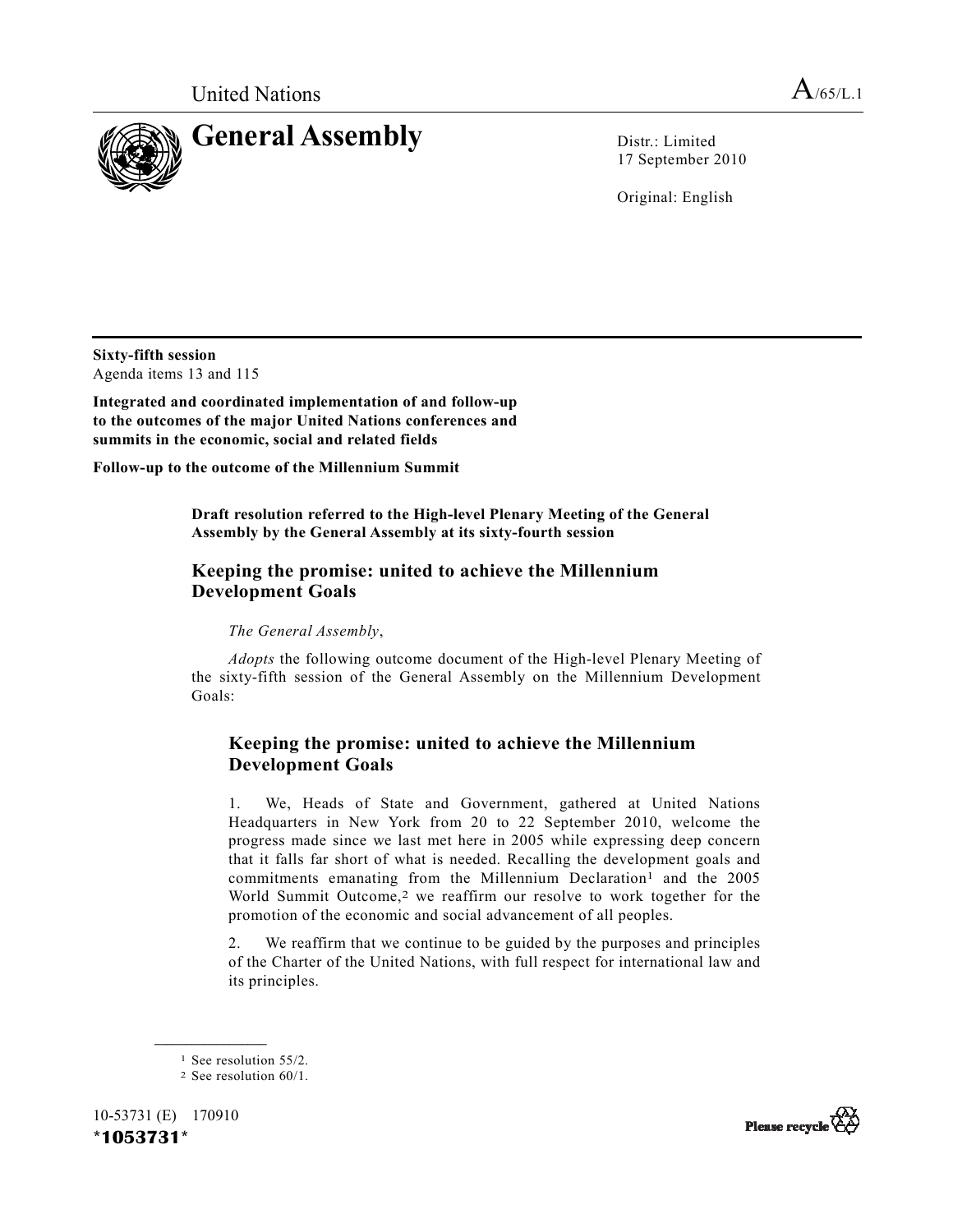3. We also reaffirm the importance of freedom, peace and security, respect for all human rights, including the right to development, the rule of law, gender equality and an overall commitment to just and democratic societies for development.

 4. We underscore the continued relevance of the outcomes of all major United Nations conferences and summits in the economic, social and related fields and the commitments contained therein, including the Millennium Development Goals, which have raised awareness and continue to generate real and important development gains. Together these outcomes and commitments have played a vital role in shaping a broad development vision and constitute the overarching framework for the development activities of the United Nations. We strongly reiterate our determination to ensure the timely and full implementation of these outcomes and commitments.

 5. We recognize that progress, including on poverty eradication, is being made despite setbacks, including setbacks caused by the financial and economic crisis. In this context, we recognize the deeply inspiring examples of progress made by countries in all regions of the world through cooperation, partnerships, actions and solidarity. We are deeply concerned, however, that the number of people living in extreme poverty and hunger surpasses 1 billion and that inequalities between and within countries remains a significant challenge. We are also deeply concerned about the alarming global levels of maternal and child mortality. We believe that eradication of poverty and hunger, as well as combating inequality at all levels, is essential to create a more prosperous and sustainable future for all.

 6. We reiterate our deep concern at the multiple and interrelated crises, including the financial and economic crisis, volatile energy and food prices and ongoing concerns over food security, as well as the increasing challenges posed by climate change and the loss of biodiversity, which have increased vulnerabilities and inequalities and adversely affected development gains, in particular in developing countries. But this will not deter us in our efforts to make the Millennium Development Goals a reality for all.

 7. We are determined to collectively advance and strengthen the global partnership for development, as the centrepiece of our cooperation, in the years ahead. The global partnership has been reaffirmed in the Millennium Declaration,<sup>1</sup> the Monterrey Consensus of the International Conference on Financing for Development,<sup>3</sup> the Plan of Implementation of the World Summit on Sustainable Development ("Johannesburg Plan of Implementation"),<sup>4</sup> the 2005 World Summit Outcome2 and the Doha Declaration on Financing for Development: outcome document of the Follow-up International Conference on Financing for Development to Review the Implementation of the Monterrey Consensus.<sup>5</sup>

<sup>3</sup> *Report of the International Conference on Financing for Development, Monterrey, Mexico, 18-22 March 2002* (United Nations publication, Sales No. E.02.II.A.7), chap. I, resolution 1, annex.

<sup>4</sup> *Report of the World Summit on Sustainable Development, Johannesburg, South Africa, 26 August-4 September 2002* (United Nations publication, Sales No. E.03.II.A.1 and corrigendum), chap. I, resolution 1, annex.

<sup>5</sup> See resolution 63/239.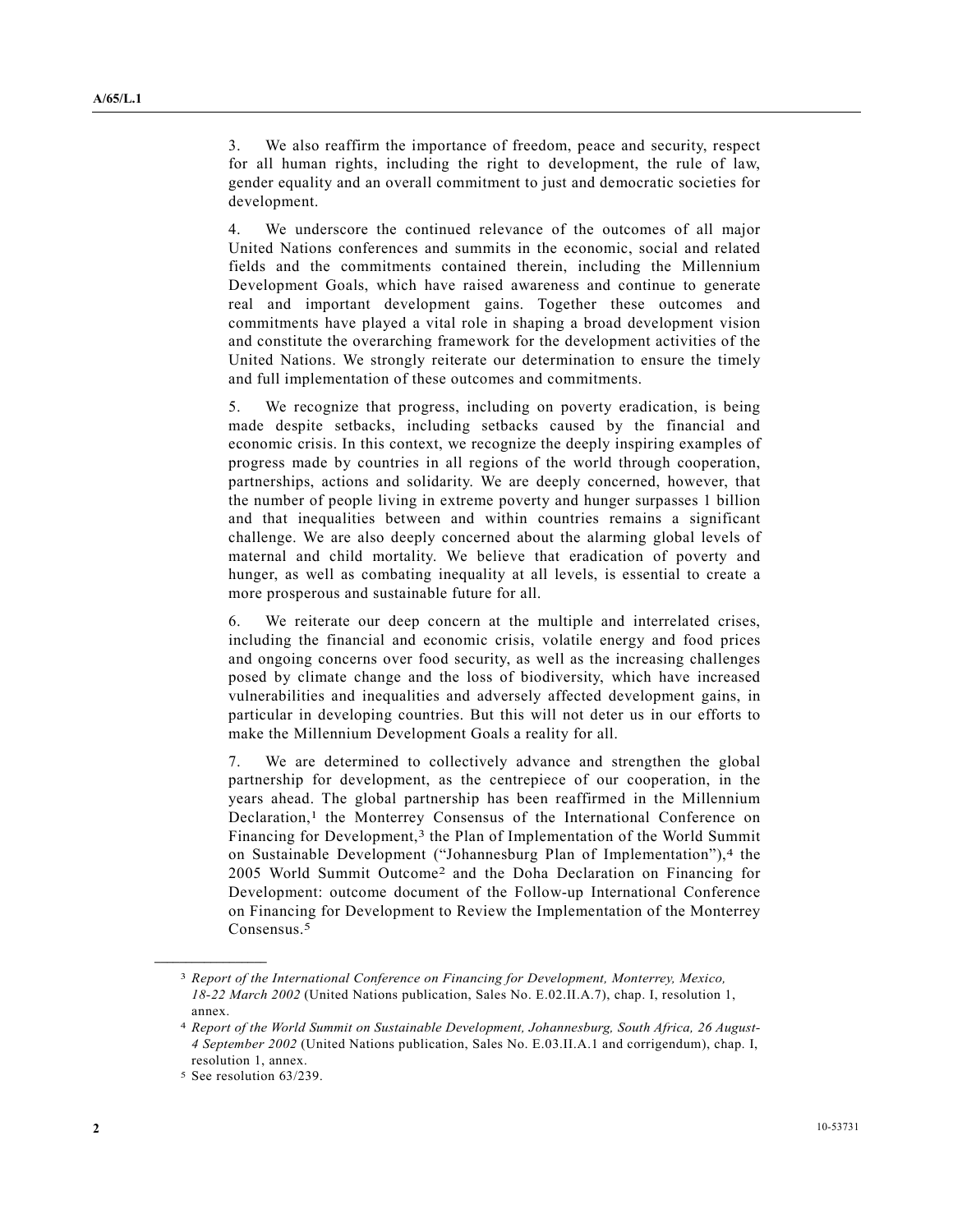8. We are committed to making every effort to achieve the Millennium Development Goals by 2015, including through actions, policies and strategies defined in the present Declaration in support of developing countries, in particular those countries that are lagging most behind and those goals that are most off track, thus improving the lives of the poorest people.

 9. We are convinced that the Millennium Development Goals can be achieved, including in the poorest countries, with renewed commitment, effective implementation and intensified collective action by all Member States and other relevant stakeholders at both the domestic and international levels, using national development strategies and appropriate policies and approaches that have proved to be effective, with strengthened institutions at all levels, increased mobilization of resources for development, increased effectiveness of development cooperation and an enhanced global partnership for development.

 10. We reaffirm that national ownership and leadership are indispensable in the development process. There is no one size fits all. We reiterate that each country has primary responsibility for its own economic and social development and that the role of national policies, domestic resources and development strategies cannot be overemphasized. At the same time, domestic economies are now interwoven with the global economic system and, therefore, an effective use of trade and investment opportunities can help countries to fight poverty. Development efforts at the national level need to be supported by an enabling national and international environment that complements national actions and strategies.

 11. We acknowledge that good governance and the rule of law at the national and international levels are essential for sustained, inclusive and equitable economic growth, sustainable development and the eradication of poverty and hunger.

 12. We recognize that gender equality, the empowerment of women, women's full enjoyment of all human rights and the eradication of poverty are essential to economic and social development, including the achievement of all the Millennium Development Goals. We reaffirm the need for the full and effective implementation of the Beijing Declaration and Platform for Action.6 Achieving gender equality and empowerment of women is both a key development goal and an important means for achieving all of the Millennium Development Goals. We welcome the establishment of the United Nations Entity for Gender Equality and the Empowerment of Women (UN Women), and pledge our full support for its operationalization.

 13. We acknowledge that peace and security, development and human rights are the pillars of the United Nations system and the foundations for collective security and well-being. We recognize that development, peace and security and human rights are interlinked and mutually reinforcing. We reaffirm that our common fundamental values, including freedom, equality, solidarity, tolerance, respect for all human rights, respect for nature and shared responsibility, are essential for achieving the Millennium Development Goals.

<sup>6</sup> *Report of the Fourth World Conference on Women, Beijing, 4-15 September 1995* (United Nations publication, Sales No. E.96.IV.13), chap. I, resolution 1, annexes I and II.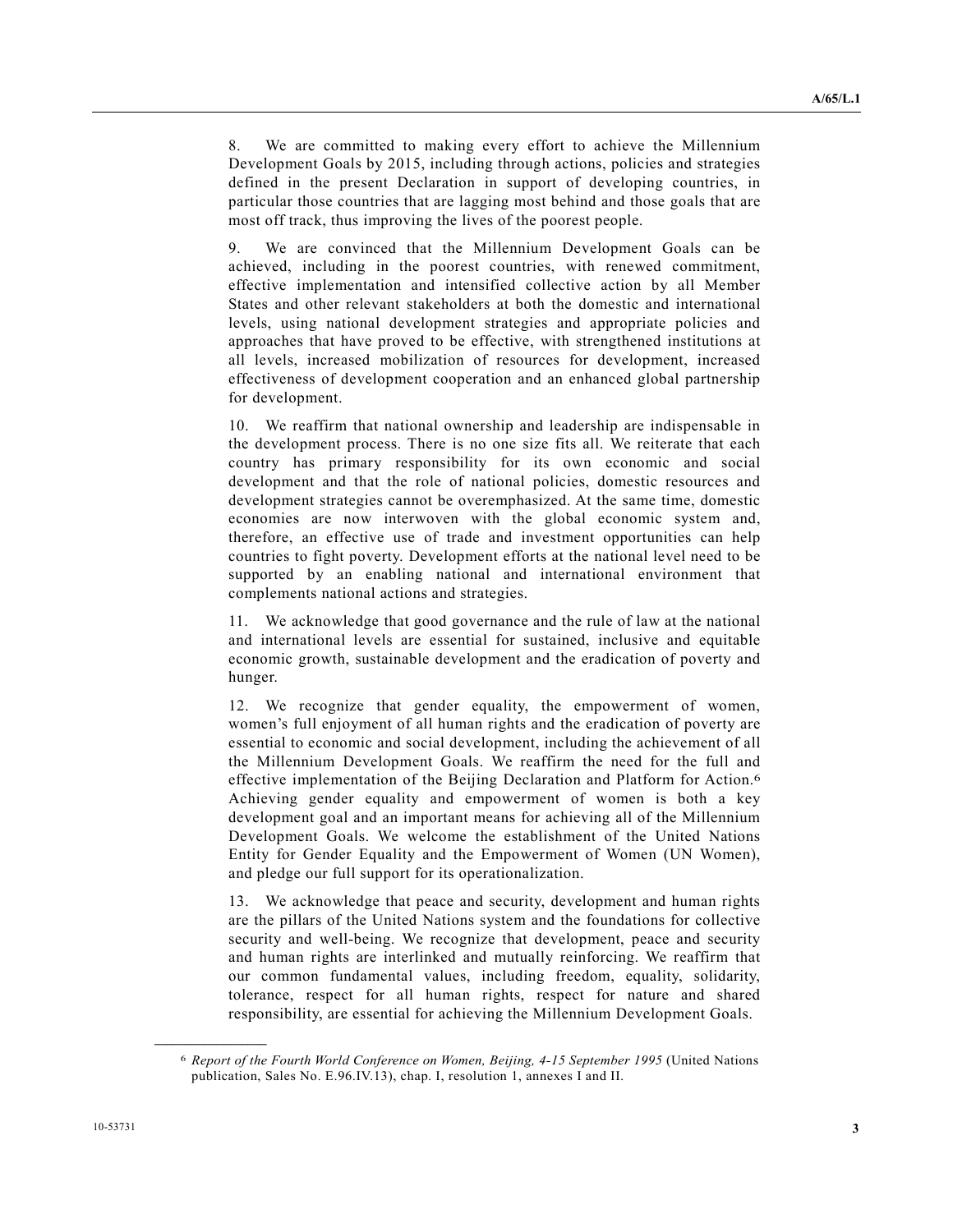14. We are convinced that the United Nations, on the basis of its universal membership, legitimacy and unique mandate, plays a vital role in the promotion of international cooperation for development and in supporting the acceleration of the implementation of the internationally agreed development goals, including the Millennium Development Goals. We reaffirm the need for a strong United Nations to meet the challenges of the changing global environment.

 15. We recognize that all the Millennium Development Goals are interconnected and mutually reinforcing. We therefore underline the need to pursue these Goals through a holistic and comprehensive approach.

 16. We acknowledge the diversity of the world and recognize that all cultures and civilizations contribute to the enrichment of humankind. We emphasize the importance of culture for development and its contribution to the achievement of the Millennium Development Goals.

 17. We call on civil society, including non-governmental organizations, voluntary associations and foundations, the private sector and other relevant stakeholders at the local, national, regional and global levels, to enhance their role in national development efforts as well as their contribution to the achievement of the Millennium Development Goals by 2015, and commit as national Governments to the inclusion of these stakeholders.

 18. We acknowledge the role of national parliaments in furthering the achievement of the Millennium Development Goals by 2015.

### **A mixed story: successes, uneven progress, challenges and opportunities**

 19. We recognize that developing countries have made significant efforts towards achieving the Millennium Development Goals and have had major successes in realizing some of the targets of the Millennium Development Goals. Successes have been made in combating extreme poverty, improving school enrolment and child health, reducing child deaths, expanding access to clean water, improving prevention of mother-to-child transmission of HIV, expanding access to HIV/AIDS prevention, treatment and care, and controlling malaria, tuberculosis and neglected tropical diseases.

 20. We acknowledge that much more needs to be done in achieving the Millennium Development Goals as progress has been uneven among regions and between and within countries. Hunger and malnutrition rose again from 2007 through 2009, partially reversing prior gains. There has been slow progress in reaching full and productive employment and decent work for all, advancing gender equality and the empowerment of women, achieving environmental sustainability and providing basic sanitation, and new HIV infections still outpace the number of people starting treatment. In particular, we express grave concern over the slow progress being made on reducing maternal mortality and improving maternal and reproductive health. Progress on other Millennium Development Goals is fragile and must be sustained to avoid reversal.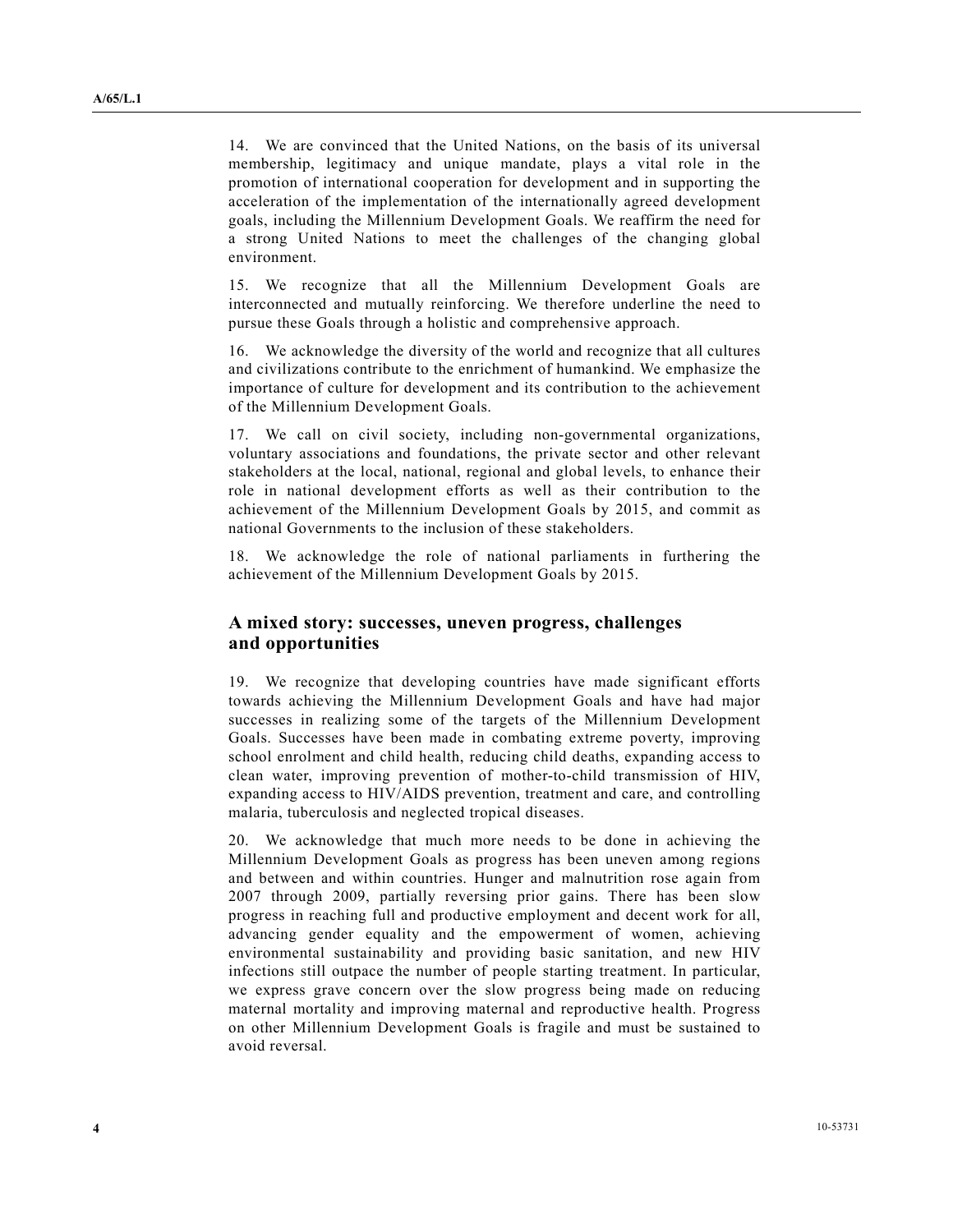21. We underline the central role of the global partnership for development and the importance of Goal 8 in achieving the Millennium Development Goals. We recognize that without substantial international support, several of the Goals are likely to be missed in many developing countries by 2015.

 22. We are deeply concerned about the impact of the financial and economic crisis, the worst since the Great Depression. It has reversed development gains in many developing countries and threatens to seriously undermine the achievement of the Millennium Development Goals by 2015.

 23. We take note of the lessons learned and successful policies and approaches in the implementation and achievement of the Millennium Development Goals and recognize that with increased political commitment these could be replicated and scaled up for accelerating progress, including by:

 (a) Strengthening national ownership and leadership of development strategies;

 (b) Adopting forward-looking, macroeconomic policies that promote sustainable development and lead to sustained, inclusive and equitable economic growth, increase productive employment opportunities and promote agricultural and industrial development;

 (c) Promoting national food security strategies that strengthen support for smallholder farmers and contribute to poverty eradication;

 (d) Adopting policies and measures oriented towards benefiting the poor and addressing social and economic inequalities;

 (e) Supporting participatory, community-led strategies aligned with national development priorities and strategies;

 (f) Promoting universal access to public and social services and providing social protection floors;

(g) Improving capacity to deliver quality services equitably;

 (h) Implementing social policies and programmes, including appropriate conditional cash-transfer programmes, and investing in basic services for health, education, water and sanitation;

Ensuring the full participation of all segments of society, including the poor and disadvantaged, in decision-making processes;

 (j) Respecting, promoting and protecting all human rights, including the right to development;

 (k) Increasing efforts to reduce inequality and eliminate social exclusion and discrimination;

 (l) Enhancing opportunities for women and girls and advancing the economic, legal and political empowerment of women;

 (m) Investing in the health of women and children to drastically reduce the number of women and children who die from preventable causes;

 (n) Working towards transparent and accountable systems of governance at the national and international levels;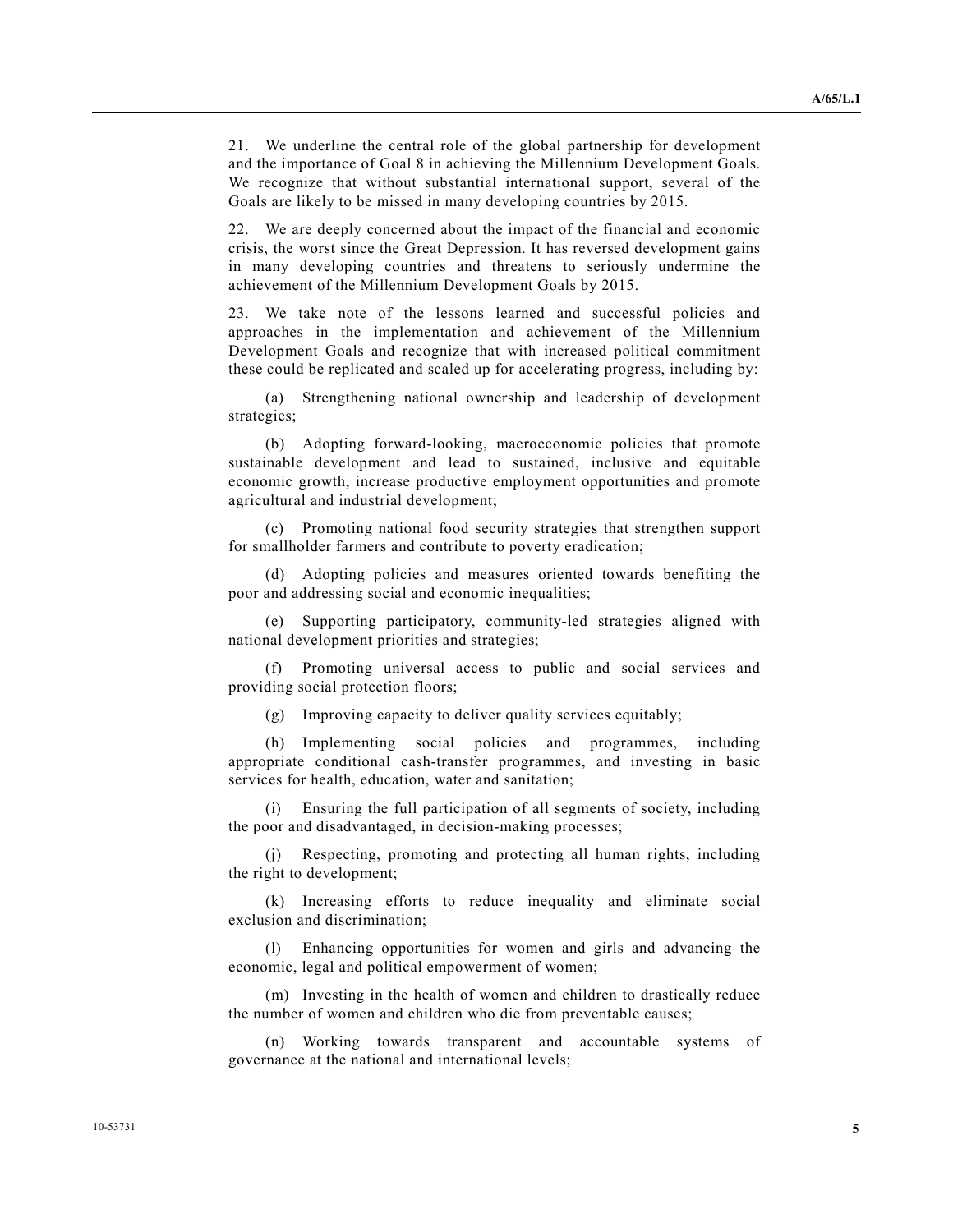(o) Working towards greater transparency and accountability in international development cooperation, in both donor and developing countries, focusing on adequate and predictable financial resources as well as their improved quality and targeting;

 (p) Promoting South-South and triangular cooperation, which complement North-South cooperation;

(q) Promoting effective public-private partnerships;

 (r) Expanding access to financial services for the poor, especially poor women, including through adequately funded microfinance plans, programmes and initiatives supported by development partners;

 (s) Strengthening statistical capacity to produce reliable disaggregated data for better programmes and policy evaluation and formulation.

 24. We recognize that the scaling-up of the successful policies and approaches outlined above will need to be complemented by a strengthened global partnership for development, as set out in the action agenda below.

 25. We take note of the first formal debate organized by the President of the General Assembly in which different views on the notion of human security were presented by Member States, as well as the ongoing efforts to define the notion of human security, and recognize the need to continue the discussion and to achieve an agreement on the definition of human security in the General Assembly.

 26. We recognize that climate change poses serious risks and challenges to all countries, especially developing countries. We commit to addressing climate change in accordance with the principles and provisions of the United Nations Framework Convention on Climate Change,7 including the principle of common but differentiated responsibilities and respective capabilities. We maintain the Framework Convention as the primary international, intergovernmental forum for negotiating the global response to climate change. Addressing climate change will be of key importance in safeguarding and advancing progress towards achieving the Millennium Development Goals.

 27. We recognize that attention must be focused on the particular needs of developing countries and on the large and increasing economic and social inequalities. Disparities between developed and developing countries and inequalities between the rich and the poor, and between rural and urban populations, inter alia, remain persistent and significant and need to be addressed.

 28. We also recognize that policies and actions must focus on the poor and those living in the most vulnerable situations, including persons with disabilities, so that they benefit from progress towards achieving the Millennium Development Goals. In this respect there is a particular need to provide more equitable access to economic opportunities and social services.

<sup>7</sup> United Nations, *Treaty Series*, vol. 1771, No. 30822.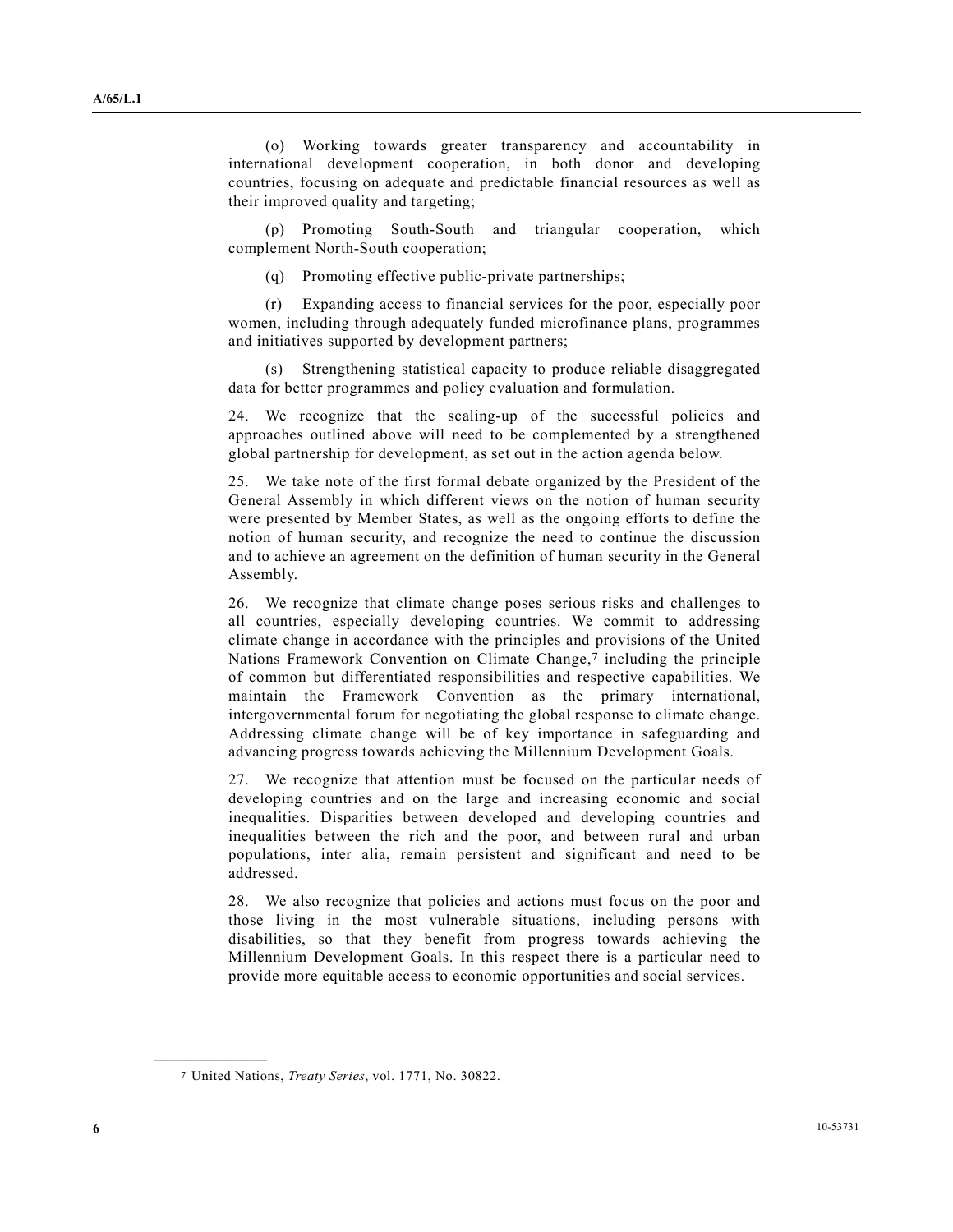29. We recognize the urgency of paying attention to the many developing countries with specific needs, and the unique challenges they confront in achieving the Millennium Development Goals.

 30. We acknowledge that the least developed countries face significant constraints and structural impediments in their development efforts. We express grave concern that the least developed countries are lagging behind in meeting internationally agreed development goals, including the Millennium Development Goals. In that context, we call for continued implementation of the Brussels Programme of Action for the Least Developed Countries for the Decade 2001-20108 and look forward to the Fourth United Nations Conference on the Least Developed Countries, to be held in Istanbul in 2011, which would further invigorate the international partnership to address the special needs of these countries.

 31. We reiterate our recognition of the special needs of and challenges faced by the landlocked developing countries, caused by their lack of territorial access to the sea aggravated by remoteness from world markets, and also the concern that the economic growth and social well-being of landlocked developing countries remain very vulnerable to external shocks. We stress the need to overcome these vulnerabilities and build resilience. We call for the full, timely and effective implementation of the Almaty Programme of Action: Addressing the Special Needs of Landlocked Developing Countries within a New Global Framework for Transit Transport Cooperation for Landlocked and Transit Developing Countries,<sup>9</sup> as presented in the Declaration of the highlevel meeting of the sixty-third session of the General Assembly on the midterm review of the Almaty Programme of Action.10

 32. We recognize the unique and particular vulnerabilities of small island developing States and reaffirm our commitment to take urgent and concrete action to address those vulnerabilities through the full and effective implementation of the Mauritius Strategy for the Further Implementation of the Programme of Action for the Sustainable Development of Small Island Developing States.<sup>11</sup> We also recognize that the adverse effects of climate change and sea-level rise present significant risks to the sustainable development of small island developing States. We note the uneven progress of small island developing States in achieving the Millennium Development Goals and express concern that progress in some areas has been lagging. In this regard, we welcome the five-year high-level review of the Mauritius Strategy in September 2010 to assess progress made in addressing the vulnerabilities of small island developing States.

<sup>8</sup> A/CONF.191/13, chap. II.

<sup>9</sup> *Report of the International Ministerial Conference of Landlocked and Transit Developing Countries and Donor Countries and International Financial and Development Institutions on Transit Transport Cooperation, Almaty, Kazakhstan, 28 and 29 August 2003* (A/CONF.202/3), annex I.

<sup>10</sup> See resolution 63/2.

<sup>11</sup> *See Report of the International Meeting to Review the Implementation of the Programme of Action for the Sustainable Development of Small Island Developing States, Port Louis, Mauritius, 10-14 January 2005* (United Nations publication, Sales No. E.05.II.A.4 and corrigendum), chap. I, resolution 1, annex II.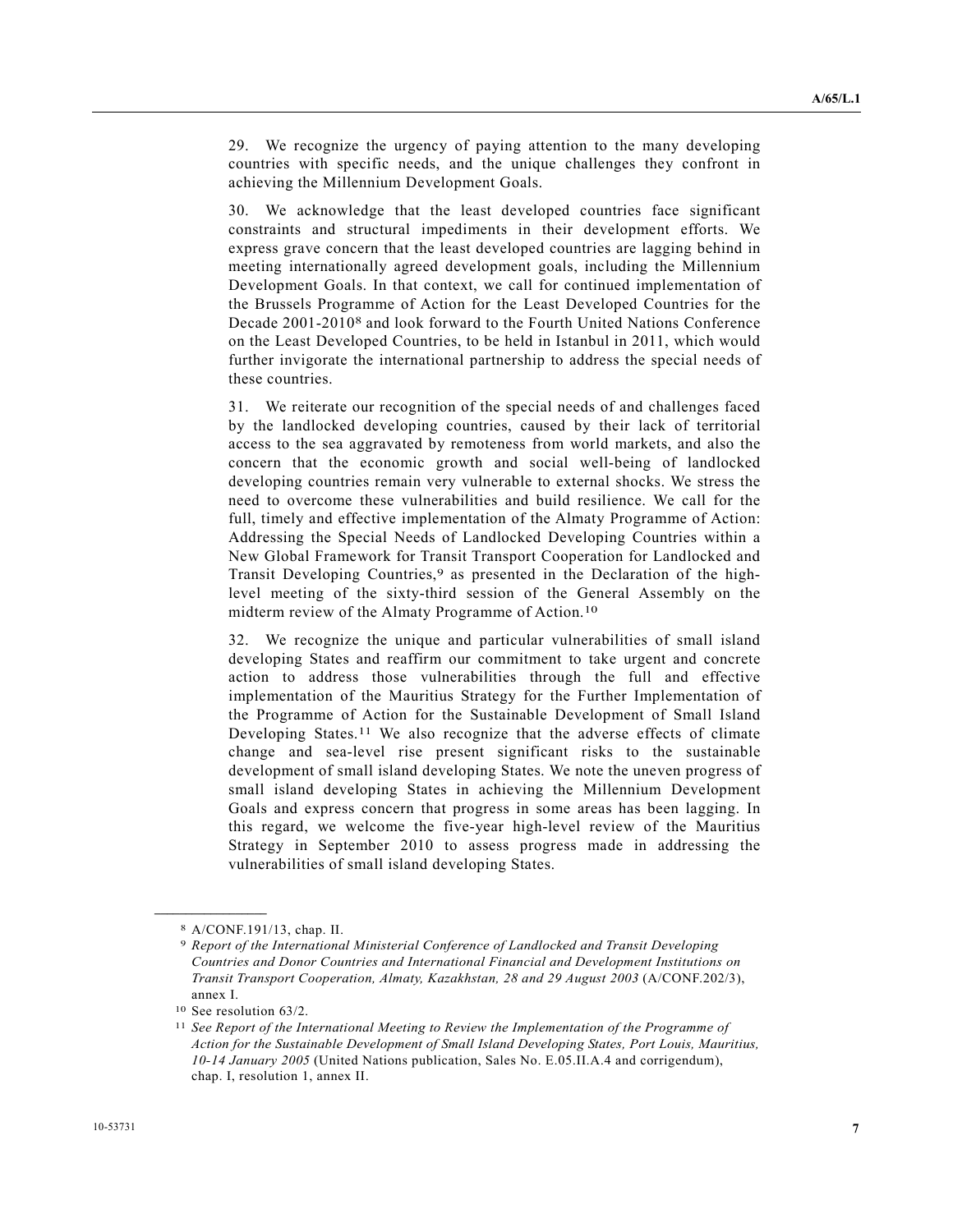33. We recognize that more attention should be given to Africa, especially those countries most off track to achieve the Millennium Development Goals by 2015. Progress has been made in some African countries, but the situation in others remains a grave concern, not least because the continent is among the hardest hit by the financial and economic crisis. We note that aid to Africa has increased in recent years; however, it still lags behind the commitments that have been made. We therefore strongly call for the delivery of those commitments.

 34. We recognize also the specific development challenges of middle-income countries. These countries face unique challenges in their efforts to achieve their national development goals, including the Millennium Development Goals. We also reiterate that their efforts in that regard should be based on national development plans that integrate the Millennium Development Goals and should be adequately supported by the international community, through various forms, taking into account the needs and the capacity to mobilize domestic resources of these countries.

 35. We acknowledge that disaster risk reduction and increasing resilience to all types of natural hazard, including geological and hydro-meteorological hazards, in developing countries, in line with the Hyogo Framework for Action 2005-2015: Building the Resilience of Nations and Communities to Disasters,<sup>12</sup> can have multiplier effects and accelerate achievement of the Millennium Development Goals. Reducing vulnerabilities to these hazards is therefore a high priority for developing countries. We recognize that small island developing States continue to grapple with natural disasters, some of which are of increased intensity, including as a result of the effects of climate change, impeding progress towards sustainable development.

### **The way forward: an action agenda for achieving the Millennium Development Goals by 2015**

 36. We resolve to promote and strengthen national ownership and leadership of development as a key determinant of progress in achieving the Millennium Development Goals, with each country taking the primary responsibility for its own development. We encourage all countries to continue to design, implement and monitor development strategies tailored to their specific situations, including through broad consultations and participation of all relevant stakeholders, as appropriate for each national context. We call on the United Nations system and other development actors to support the design and implementation of these strategies, at the request of Member States.

 37. We recognize that the increasing interdependence of national economies in a globalizing world and the emergence of rules-based regimes for international economic relations have meant that the space for national economic policy, that is, the scope for domestic policies, especially in the areas of trade, investment and international development, is now often framed by international disciplines, commitments and global market considerations. It is for each Government to evaluate the trade-off between the benefits of

<sup>12</sup> A/CONF.206/6 and Corr.1, chap. I, resolution 2.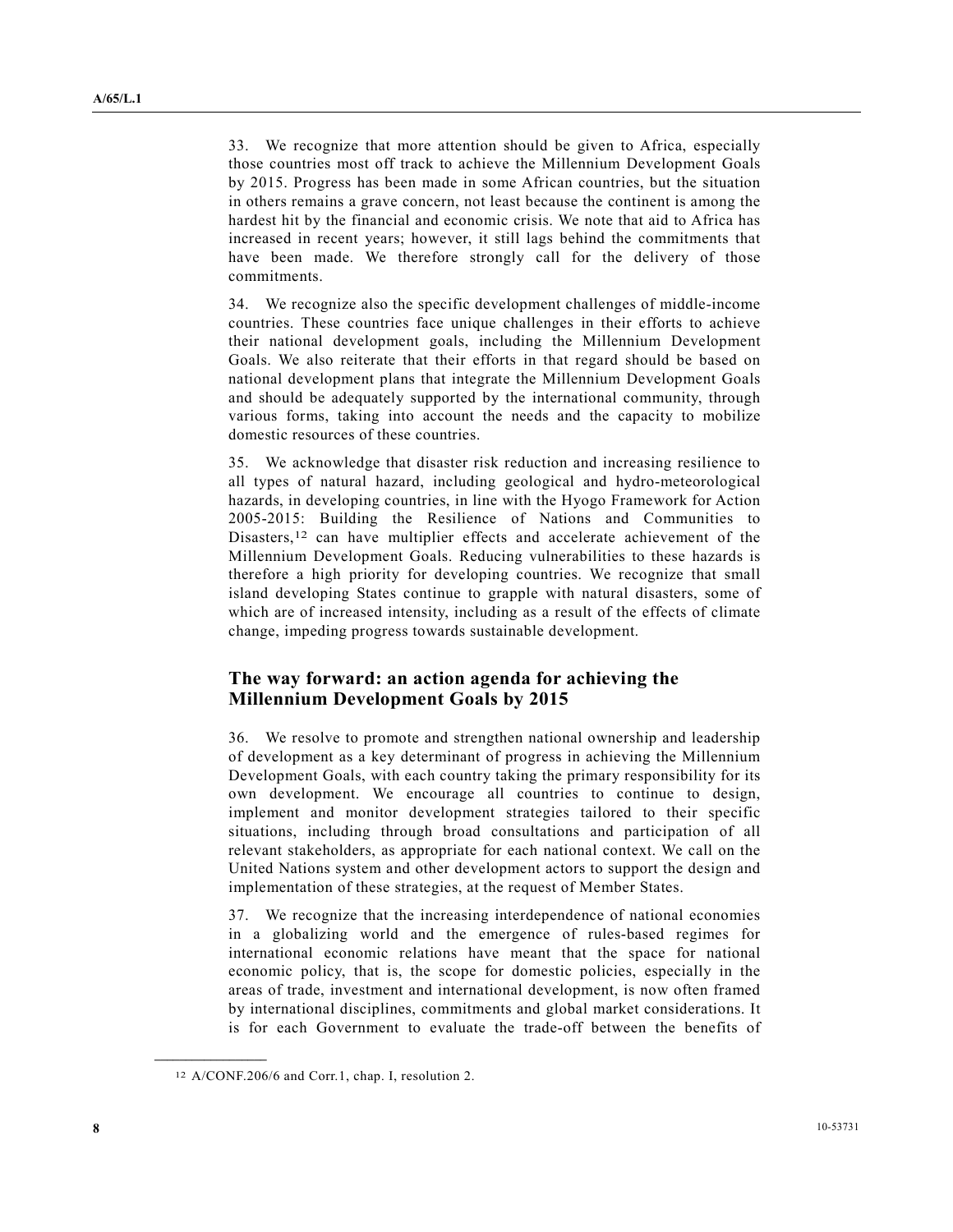accepting international rules and commitments and the constraints posed by the loss of policy space.

38. We reaffirm the Monterrey Consensus<sup>3</sup> and the Doha Declaration on Financing for Development<sup>4</sup> in their entirety, and their integrity and holistic approach, and recognize that mobilizing financial resources for development and the effective use of all those resources are central to the global partnership for development, including in support of the achievement of the internationally agreed development goals, including the Millennium Development Goals.

 39. We call for the expeditious delivery of commitments already made by developed countries in the context of the Monterrey Consensus and the Doha Declaration. Short-term liquidity, long-term development financing and grants, in accordance with these commitments, will be utilized to assist developing countries to adequately respond to their development priorities. In our common pursuit of growth, poverty eradication and sustainable development, a critical challenge is to ensure the necessary internal conditions for mobilizing domestic resources, both public and private, sustaining adequate levels of productive investment and increasing human capacity. Private international capital flows, particularly foreign direct investment, along with international financial stability, are vital complements to national and international development efforts.

 40. We stress the need for further reform and modernization of the international financial institutions to better enable them to respond to and prevent financial and economic emergencies, effectively promote development and better serve the needs of Member States. We reaffirm the importance of enhancing the voice and representation of developing countries in the World Bank and the International Monetary Fund, and note the reforms undertaken by the World Bank and the progress made by the International Monetary Fund in that direction.

 41. We call for increased efforts at all levels to enhance policy coherence for development. We affirm that achievement of the Millennium Development Goals requires mutually supportive and integrated policies across a wide range of economic, social and environmental issues for sustainable development. We call on all countries to formulate and implement policies consistent with the objectives of sustained, inclusive and equitable economic growth, poverty eradication and sustainable development.

 42. We reiterate the important role of trade as an engine of growth and development and its contribution to the attainment of the Millennium Development Goals. We emphasize the need to resist protectionist tendencies and to rectify any trade distorting measures already taken that are inconsistent with World Trade Organization rules, recognizing the right of countries, in particular developing countries, to fully utilize their flexibilities consistent with their World Trade Organization commitments and obligations. The early and successful conclusion of the Doha Round with a balanced, ambitious, comprehensive and development-oriented outcome would provide much needed impetus to international trade and contribute to economic growth and development.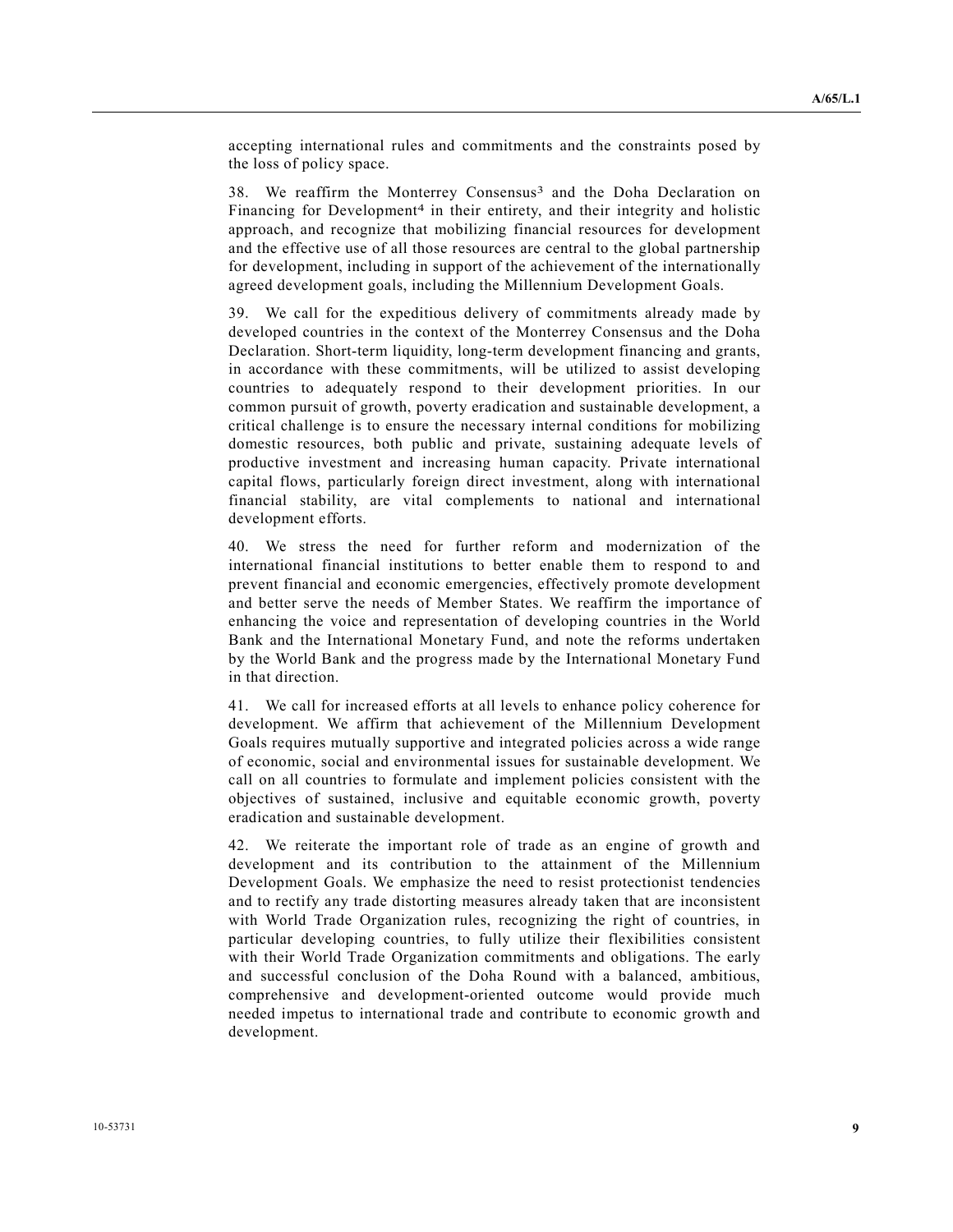43. We stress that promoting sustained, inclusive and equitable economic growth is necessary for accelerating progress towards achieving the Millennium Development Goals, as well as for promoting sustainable development, but it is not sufficient: growth should enable everyone, in particular the poor, to participate in and benefit from economic opportunities and should lead to job creation and income opportunities and be complemented by effective social policies.

 44. We commit to redoubling our efforts to reduce maternal and child mortality and improve the health of women and children, including through strengthened national health systems, efforts to combat HIV/AIDS, improved nutrition, and access to safe drinking water and basic sanitation, making use of enhanced global partnerships. We stress that accelerating progress on the Millennium Development Goals related to health is essential for making headway also on the other Goals.

 45. We reiterate our commitment to ensure by 2015 that children everywhere, boys and girls alike, will be able to complete a full course of primary education.

 46. We emphasize the importance of addressing energy issues, including access to affordable energy, energy efficiency and sustainability of energy sources and use, as part of global efforts for the achievement of the Millennium Development Goals and the promotion of sustainable development.

 47. We recognize the importance of developing economic and social infrastructure and productive capacities for sustained, inclusive and equitable economic growth and sustainable development, particularly in developing countries, bearing in mind the need to enhance employment and income opportunities for all, with a special focus on the poor.

 48. We stress the need to create full and productive employment and decent work for all and further resolve to promote the Global Jobs Pact as a general framework within which each country can formulate policy packages specific to its situation and national priorities in order to promote a job intensive recovery and sustainable development. We call on Member States to take effective measures for promoting social inclusion and integration and incorporate these into their national development strategies.

 49. We resolve to take further effective measures and actions, in conformity with international law to remove obstacles and constraints, strengthen support and meet the special needs of the regions and countries struggling to achieve economic and social development, including least developed countries, landlocked developing countries, small island developing States, middleincome countries, Africa, and people living in areas affected by complex humanitarian emergencies and in areas affected by terrorism. In addition, we acknowledge the need to take concerted actions in conformity with international law to remove the obstacles to the full realization of the rights of peoples living under foreign occupation to promote the achievement of the Millennium Development Goals.

 50. We recognize the specific development challenges related to peacebuilding and early recovery in countries affected by conflict and the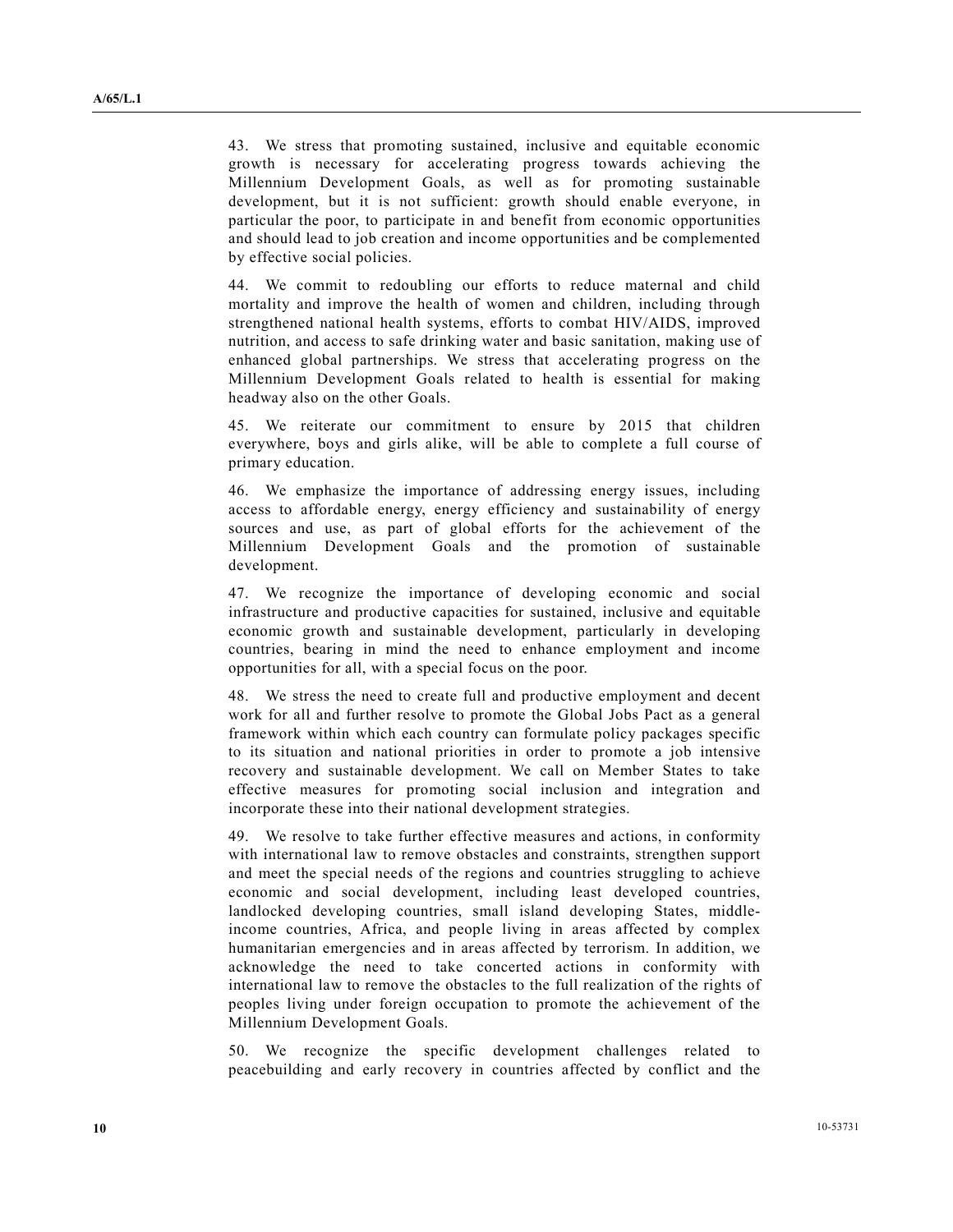effect of these challenges on their efforts to achieve the Millennium Development Goals. We request donor countries to provide adequate, timely and predictable development assistance in support of these efforts, tailored to country-specific needs and situations, at the request of the recipient country. We are determined to strengthen international partnerships to address these needs, demonstrate progress and enable improved international support.

 51. We consider that promoting universal access to social services and providing social protection floors can make an important contribution to consolidating and achieving further development gains. Social protection systems that address and reduce inequality and social exclusion are essential for protecting the gains towards the achievement of the Millennium Development Goals.

 52. We stress that fighting corruption at both the national and international levels is a priority and that corruption is a serious barrier to effective resource mobilization and allocation and diverts resources away from activities that are vital for poverty eradication, the fight against hunger and sustainable development. We are determined to take urgent and decisive steps to continue to combat corruption in all of its manifestations, which requires strong institutions at all levels, and urge all States that have not yet done so to consider ratifying or acceding to the United Nations Convention against Corruption and begin<sup>13</sup> its implementation.

 53. We recognize that the respect for and promotion and protection of human rights is an integral part of effective work towards achieving the Millennium Development Goals.

 54. We acknowledge the importance of gender equality and empowerment of women to achieve the Millennium Development Goals. Women are agents of development. We call for action to ensure the equal access of women and girls to education, basic services, health care, economic opportunities and decisionmaking at all levels. We stress that investing in women and girls has a multiplier effect on productivity, efficiency and sustained economic growth. We recognize the need for gender mainstreaming in the formulation and implementation of development policies.

 55. We reaffirm that States should, in accordance with international law, take concerted, positive steps to ensure respect for all human rights and fundamental freedoms of indigenous people, on the basis of equality and non-discrimination and recognizing the value and diversity of their distinctive identities, cultures and social organization.

 56. We resolve to work with all stakeholders and strengthen partnerships in achieving the Millennium Development Goals. The private sector plays a vital role in development in many countries, including through public-private partnerships and by generating employment and investment, developing new technologies and enabling sustained, inclusive and equitable economic growth. We call upon the private sector to further contribute to poverty eradication, including by adapting its business models to the needs and possibilities of the poor. Foreign direct investment and trade, as well as public-private

<sup>13</sup> United Nations, *Treaty Series*, vol. 2349, No. 42146.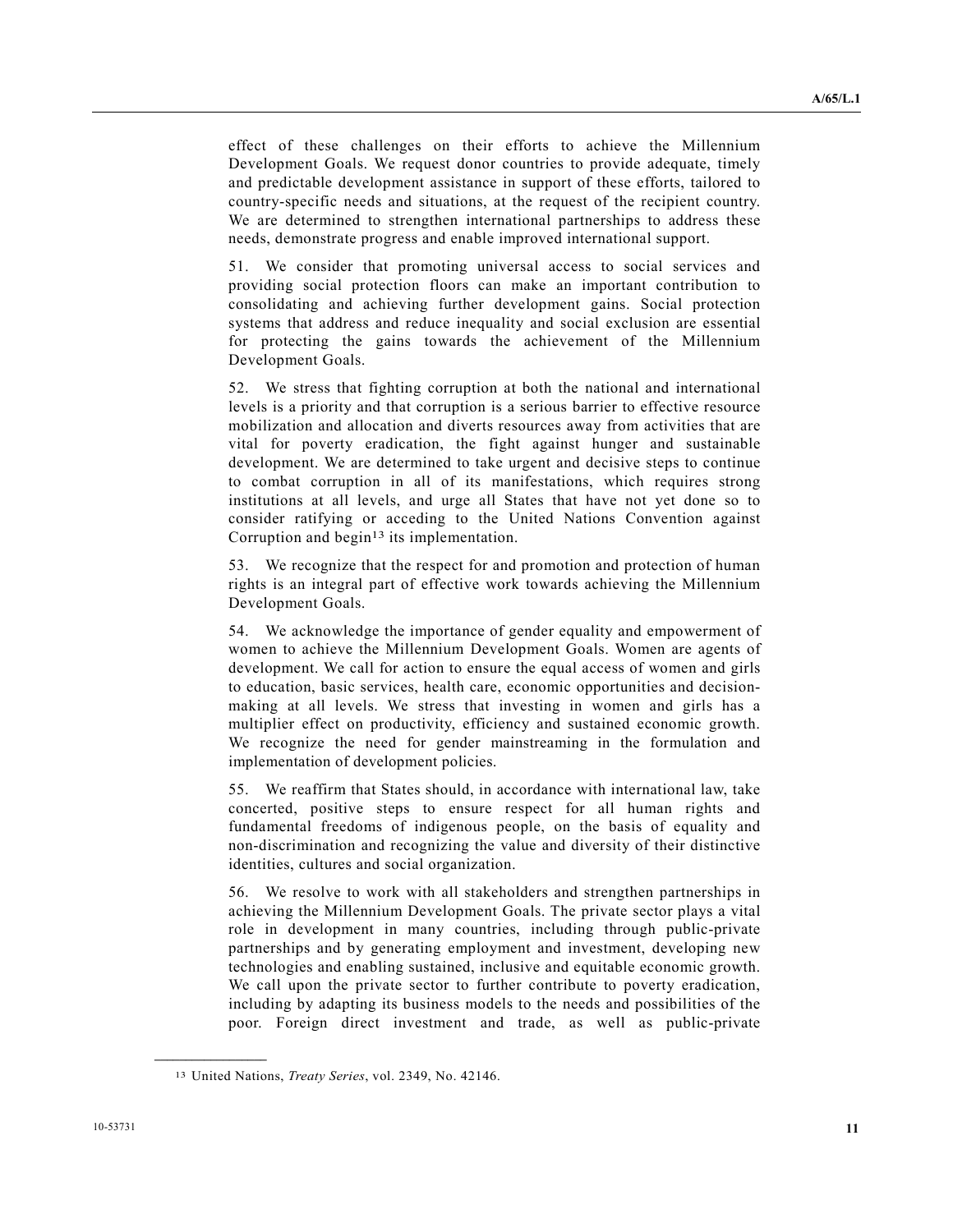partnerships, are important for the scaling-up of initiatives. In this connection we note the work of the United Nations Global Compact, in which companies have committed to corporate social responsibility and action in support of the Millennium Development Goals.

 57. We stress the importance of strengthening regional and subregional cooperation for accelerating national development strategy implementation, including through regional and subregional development banks and initiatives. We also emphasize the importance of strengthening regional and subregional institutions to provide effective support to regional and national development strategies.

 58. We reaffirm that the United Nations funds, programmes and regional commissions, and the specialized agencies of the United Nations system, in accordance with their respective mandates, have an important role to play in advancing development and in protecting development gains, in accordance with national strategies and priorities, including progress towards achieving the Millennium Development Goals. We will continue to take steps for a strong, well coordinated, coherent and effective United Nations system in support of the Millennium Development Goals. We emphasize the principle of national ownership and leadership, support the initiative of some countries to use, on a voluntary basis, common country programme documents, and emphasize our support for all countries that wish to continue using the existing frameworks and processes for country-level programming.

 59. We stress the need for adequate quantity and quality of funding for the operational activities of the United Nations development system as well as the need to make funding more predictable, effective and efficient. We also reaffirm, in this context, the importance of accountability, transparency and improved results-based management and further harmonized results-based reporting on the work of the United Nations funds and programmes and the specialized agencies.

 60. We resolve to enhance efforts to mobilize adequate and predictable financial and high-quality technical support, as well as to promote the development and dissemination of appropriate, affordable and sustainable technology and the transfer of such technologies on mutually agreed terms, which is crucial for the achievement of the Millennium Development Goals.

 61. We consider that innovative financing mechanisms can make a positive contribution in assisting developing countries to mobilize additional resources for financing for development on a voluntary basis. Such financing should supplement and not be a substitute for traditional sources of financing. While recognizing the considerable progress in innovative sources of financing for development, we call for scaling-up of present initiatives, where appropriate.

 62. We welcome the ongoing efforts to strengthen and support South-South cooperation and triangular cooperation. We stress that South-South cooperation is not a substitute for, but rather a complement to, North-South cooperation. We call for the effective implementation of the Nairobi outcome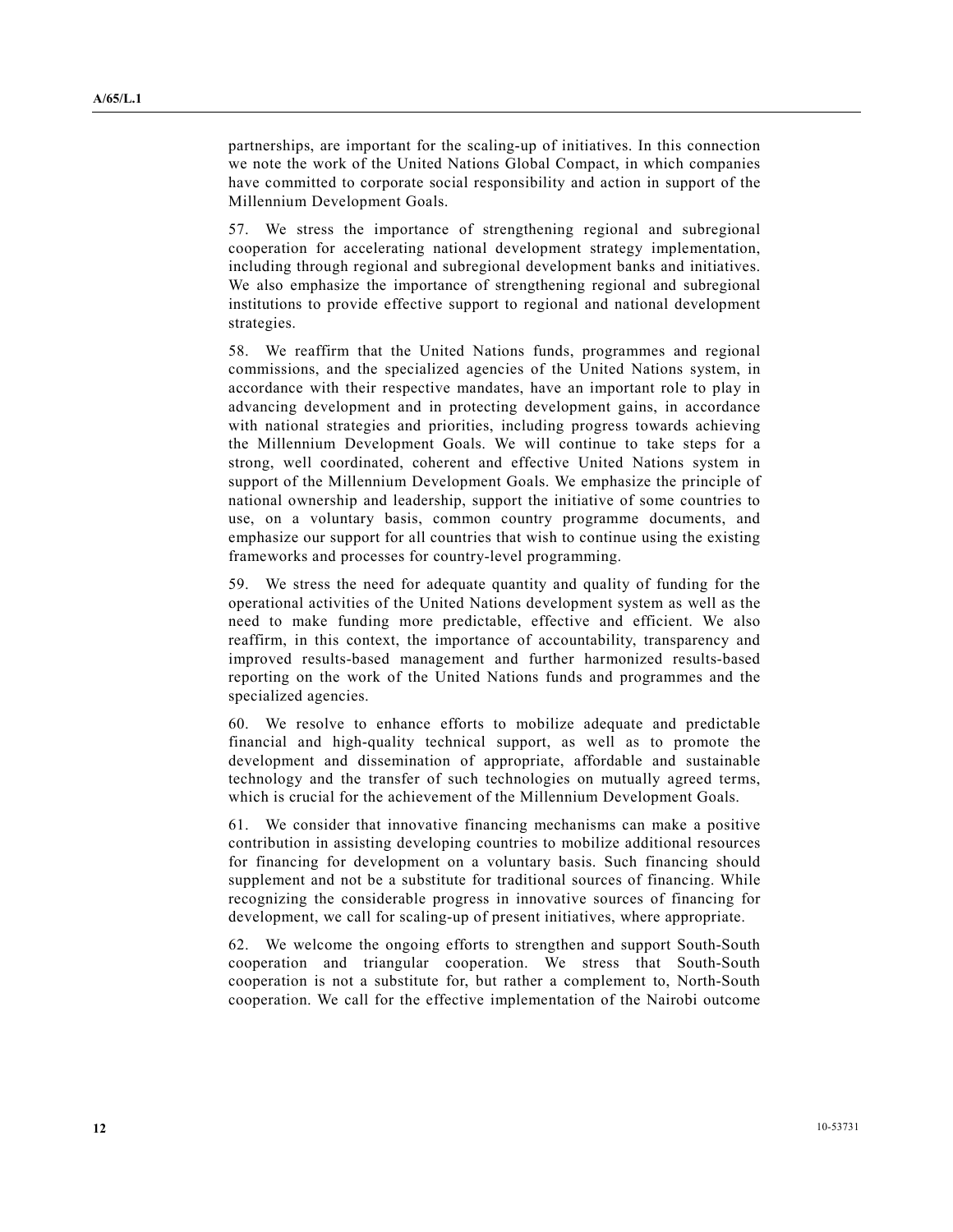document of the High-level United Nations Conference on South-South Cooperation,14 held in Nairobi in December 2009.

 63. We recognize the regional efforts being made to advance the achievement of the Millennium Development Goals by 2015. In this regard, we welcome the convening of the fifteenth African Union summit, in Kampala from 19 to 27 July 2010, with the theme "Maternal, infant and child health and development in Africa", the launch of the African Union "Campaign on accelerated reduction of maternal mortality in Africa"; the "Africa cares: no woman should die while giving life" campaign; the Special Ministerial Meeting to Review the Millennium Development Goals in Asia and the Pacific: run-up to 2015, held in Jakarta on 3 and 4 August 2010; the report of the Economic Commission for Latin America and the Caribbean on progress in Latin America and the Caribbean towards achieving the Millennium Development Goals; and similar reports produced by other regional commissions, all of which have contributed positively to the high-level plenary meeting of the General Assembly at its sixty-fifth session, as well as to the achievement of Millennium Development Goals by 2015.

 64. We welcome the increasing efforts to improve the quality of official development assistance (ODA) and to increase its development impact, and recognize that the Development Cooperation Forum of the Economic and Social Council, along with recent initiatives such as the high-level forums on aid effectiveness, which produced the 2005 Paris Declaration on Aid Effectiveness and the 2008 Accra Agenda for Action,<sup>15</sup> make important contributions to the efforts of those countries which have committed to them, including through the adoption of the fundamental principles of national ownership, alignment, harmonization and managing for results. We also bear in mind that there is no one-size-fits-all formula that will guarantee effective assistance and that the specific situation of each country needs to be fully considered.

 65. We encourage continued efforts in the Development Cooperation Forum, as the focal point within the United Nations system, to carry out a holistic consideration of issues related to international development cooperation, with the participation of all relevant stakeholders.

 66. We consider that the cultural dimension is important for development. We encourage international cooperation in the cultural field, aimed at achieving development objectives.

 67. We recognize that sport, as a tool for education, development and peace, can promote cooperation, solidarity, tolerance, understanding, social inclusion and health at the local, national and international levels.

 68. We recognize that all countries require adequate, timely, reliable and disaggregated data, including demographic data, in order to design better programmes and policies for sustainable development. We commit to strengthening our national statistical systems, including for effectively monitoring progress towards the Millennium Development Goals. We also

<sup>14</sup> See resolution 64/222.

<sup>15</sup> A/63/539, annex.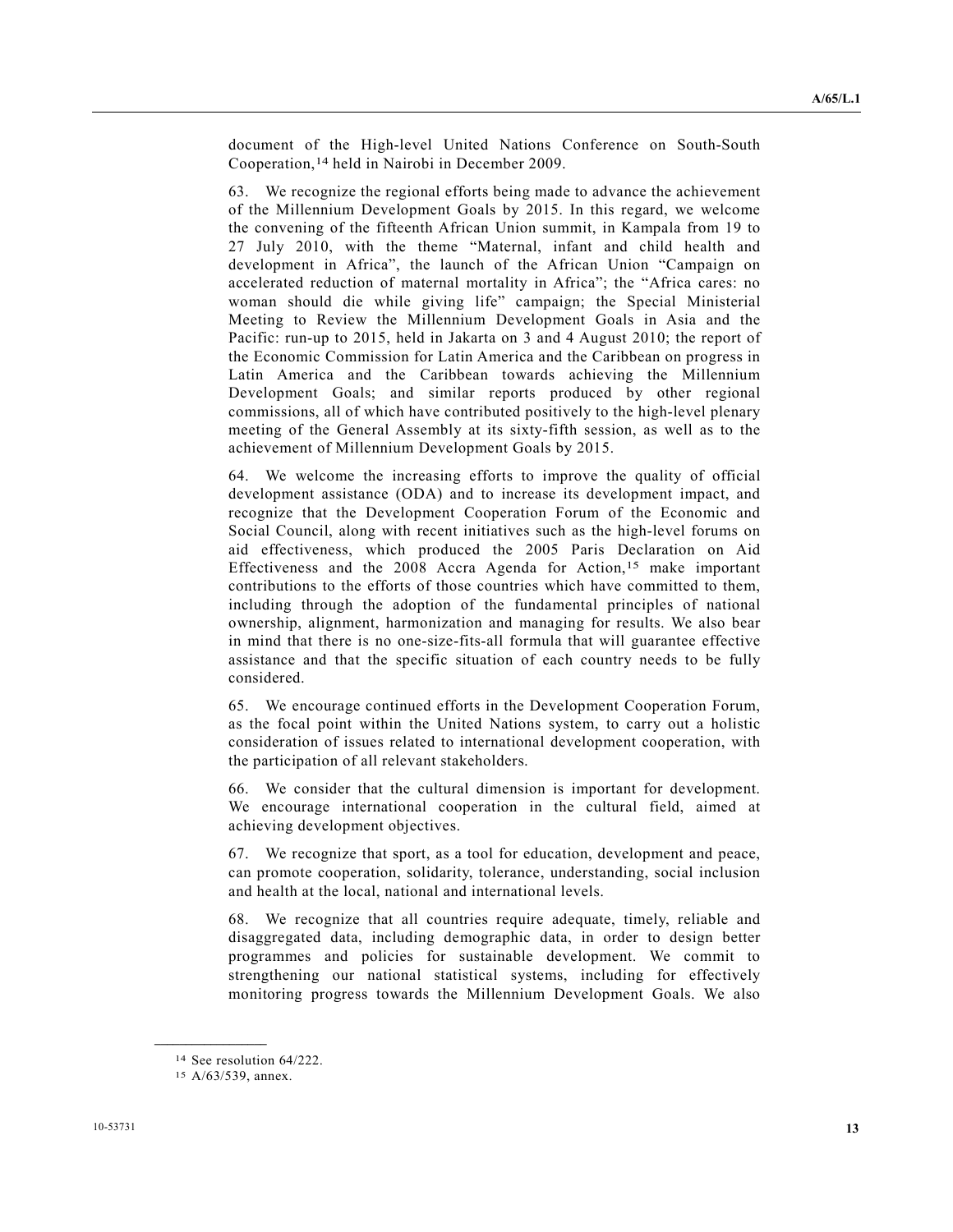reiterate the need to increase efforts in support of statistical capacity-building in developing countries.

 69. We take note of the Global Pulse Initiative to develop more up-to-date and actionable data as a joint effort among all relevant stakeholders for rapid impact and vulnerability analysis.

### **Millennium Development Goal 1: Eradicate extreme poverty and hunger**

 70. We commit ourselves to accelerating progress in order to achieve Millennium Development Goal 1, including through:

 (a) Addressing the root causes of extreme poverty and hunger, while noting that the eradication of extreme poverty and hunger has a direct impact on the achievement of all the other Millennium Development Goals;

 (b) Adopting forward-looking economic policies that lead to sustained, inclusive and equitable economic growth and sustainable development, and which increase employment opportunities, promote agricultural development and reduce poverty;

 (c) Increasing efforts at all levels to mitigate the social and economic impacts, particularly on poverty and hunger, of the multiple crises through global responses that are comprehensive, effective, inclusive and sustainable, taking into account the needs of developing countries;

 (d) Pursuing job-intensive, sustained, inclusive and equitable economic growth and sustainable development to promote full and productive employment and decent work for all, including for women, indigenous people, young people, people with disabilities and rural populations, and promoting small- and medium-sized enterprises through initiatives such as skills enhancement and technical training programmes, vocational training and entrepreneurial skills development. Employers and workers' representatives should be closely associated with these initiatives;

 (e) Improving opportunities for young people to gain access to productive employment and decent work through increased investment in youth employment, active labour-market support and public-private partnerships, as well as through the creation of enabling environments to facilitate the participation of young people in labour markets, in accordance with international rules and commitments;

 (f) Taking appropriate steps to assist one another in the elimination of the worst forms of child labour, strengthening child protection systems and combating trafficking in children through, inter alia, enhanced international cooperation and assistance, including support for social and economic development, poverty eradication programmes and universal education;

 (g) Promoting comprehensive systems of social protection that provide universal access to essential social services, consistent with national priorities and circumstances, by establishing a minimum level of social security and health care for all;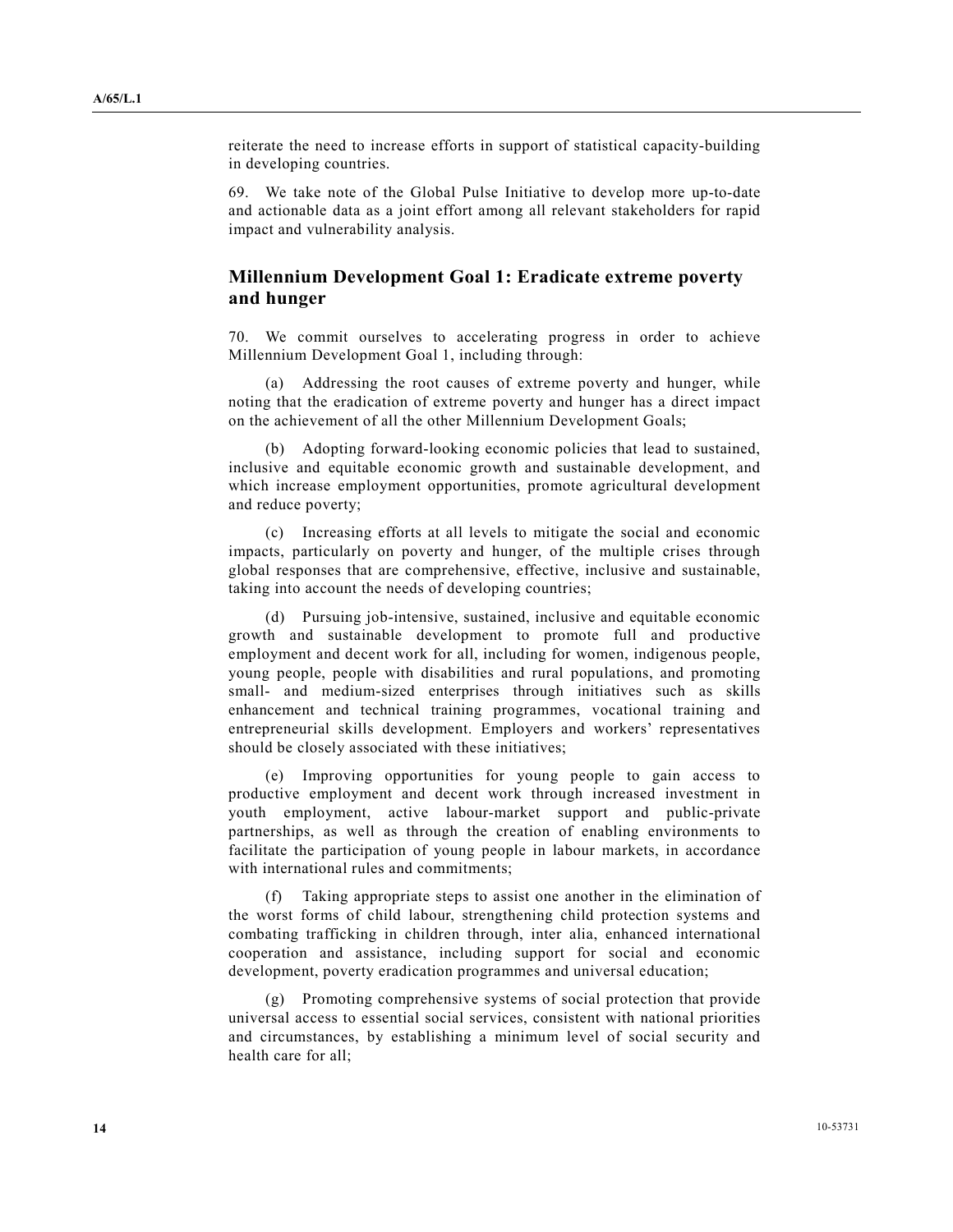(h) Promoting inclusive financial services, particularly microfinance and including affordable and accessible credit, savings, insurance and payments products, for all segments of society, especially women, people in vulnerable situations and those who would not normally be served or are underserved by traditional financial institutions, as well as for micro-, small- and mediumsized enterprises;

 (i) Promoting the empowerment and participation of rural women as critical agents for enhancing agricultural and rural development and food security and ensuring their equal access to productive resources, land, financing, technologies, training and markets;

 (j) Reaffirming the international commitment to eliminating hunger and to securing access to food for all and reiterating, in this regard, the important role of relevant organizations, particularly the United Nations system;

 (k) Supporting the Five Rome Principles for Sustainable Global Food Security contained in the Declaration of the Rome World Summit on Food Security;

 (l) Strengthening international coordination and governance for food security, through the Global Partnership for Agriculture, Food Security and Nutrition, of which the Committee on World Food Security is a central component, and reiterating that it is essential to enhance global governance, building on existing institutions and fostering effective partnerships;

 (m) Promoting efforts to improve capacity-building in sustainable fisheries management, especially in developing countries, as fish is an important source of animal protein for millions of people and is an essential component in the fight against malnutrition and hunger;

 (n) Supporting a comprehensive and coordinated response to address the multiple and complex causes of the global food crisis, including the adoption of political, economic, social, financial and technical solutions in the short, medium and long term by national Governments and the international community, including mitigating the impact of the high volatility of food prices on developing countries. The relevant United Nations organizations have an important role to play in this regard;

 (o) Promoting at all levels a strong enabling environment for enhancing agricultural production, productivity and sustainability in developing countries, including through public and private investment, land-use planning, efficient water management, adequate rural infrastructure, including irrigation, and developing strong agricultural value chains and improving access of farmers to markets and land and supportive economic policies and institutions at the national and international level;

 (p) Supporting small-scale producers, including women, to increase production of a wide spectrum of traditional and other crops and livestock, and improving their access to markets, credits and inputs, thereby increasing income-earning opportunities for poor people and their ability to purchase food and improve their livelihoods;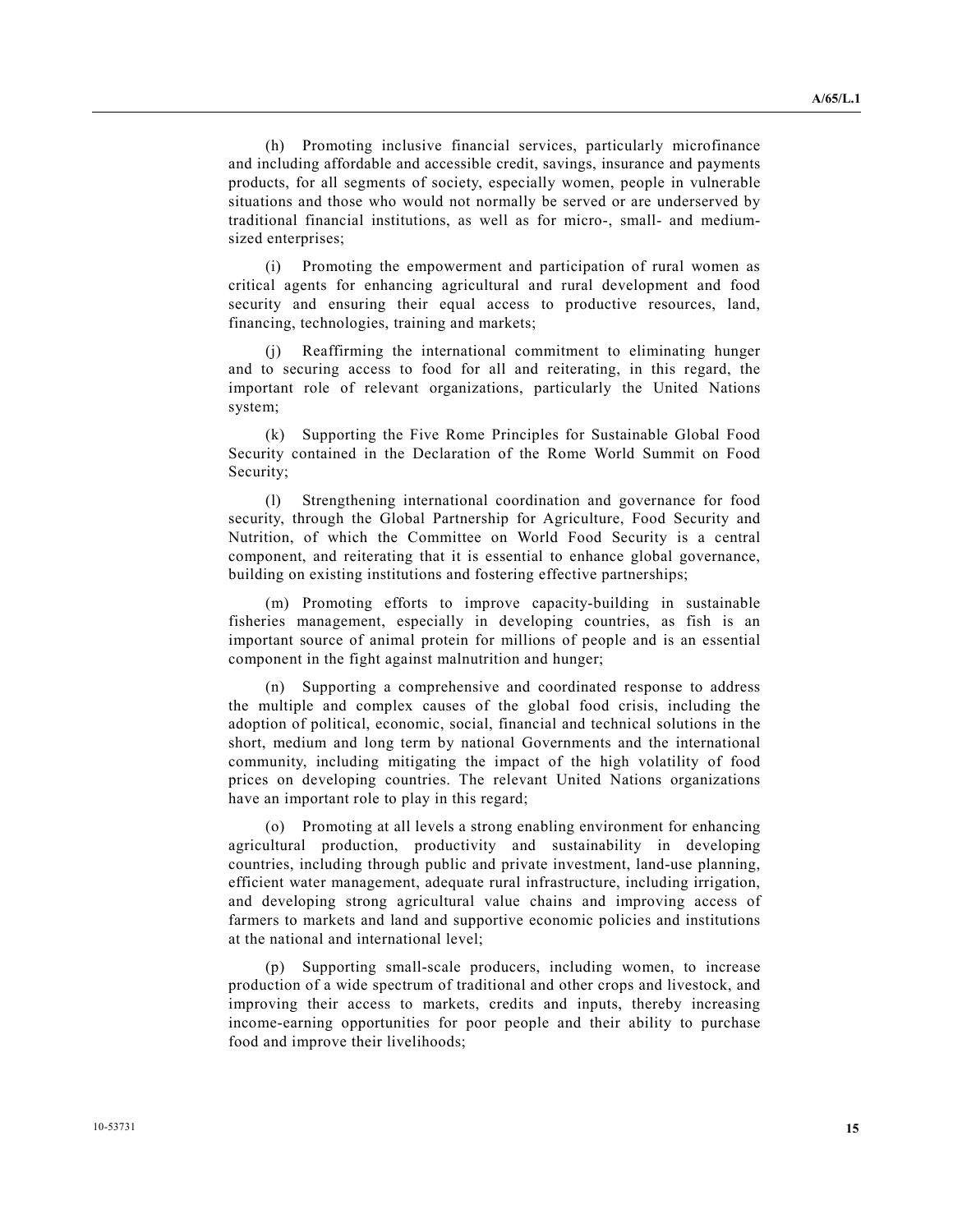(q) Increasing the growth rate of agricultural productivity in developing countries through promoting the development and dissemination of appropriate, affordable and sustainable agricultural technology, as well as the transfer of such technologies on mutually agreed terms, and supporting agricultural research and innovation, extension services and agricultural education in developing countries;

 (r) Increasing the sustainable production and augmenting the availability and quality of food including through long-term investment, access of smallholder farmers to markets, credit and inputs, improved land-use planning, crop diversification, commercialization and development of an adequate rural infrastructure and enhanced market access for developing countries;

 (s) Delivering on the commitments made to achieve global food security, and providing adequate and predictable resources through bilateral and multilateral channels, including the commitments set out in the L'Aquila Initiative on Global Food Security;

 (t) Addressing environmental challenges to sustainable agriculture development such as water quality and availability, deforestation and desertification, land and soil degradation, dust, floods, drought and unpredictable weather patterns and loss of biodiversity, and promoting the development and dissemination of appropriate, affordable and sustainable agricultural technologies and the transfer of such technologies on mutually agreed terms;

 (u) Reaffirming the right of everyone to have access to safe, sufficient and nutritious food, consistent with the right to adequate food and the fundamental right of everyone to be free from hunger, so as to be able to fully develop and maintain his or her physical and mental capacities;

 (v) Making special efforts to meet the nutritional needs of women, children, older persons and persons with disabilities, as well as those living in vulnerable situations, through targeted and effective programming;

 (w) Accelerating progress on the challenges faced by indigenous peoples in the context of food security, and in this regard taking special actions to combat the root causes of the disproportionately high level of hunger and malnutrition among indigenous peoples.

## **Millennium Development Goal 2 Achieve universal primary education**

 71. We commit ourselves to accelerating progress in achieving Millennium Development Goal 2, including through:

 (a) Realizing the right of everyone to education and re-emphasizing that education shall be directed at the full development of the human personality and the sense of its dignity and shall strengthen respect for human rights and fundamental freedoms;

 (b) Making further progress towards the goal of universal primary education by building on the gains made during the past decade;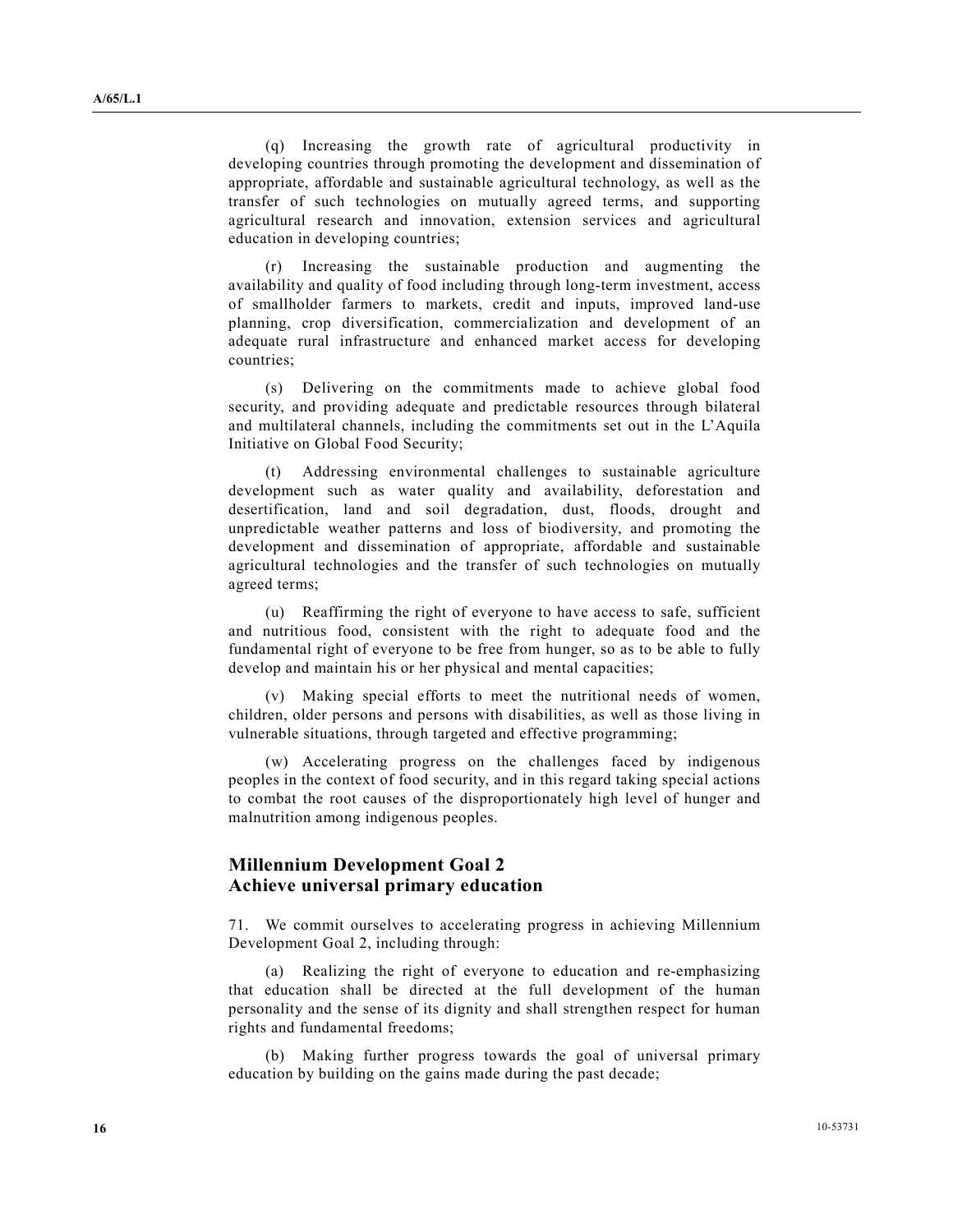(c) Removing barriers, outside and within education systems, so as to provide equitable educational and learning opportunities for all children, since knowledge and education are key factors for sustained, inclusive and equitable economic growth and for the achievement of all the Millennium Development Goals, through continued political emphasis on education and by promoting, with the support of the international community, civil society and the private sector, appropriate and targeted, evidence-based measures such as abolishing school fees, providing school meals, ensuring that schools have separate sanitation facilities for boys and girls and in other ways making primary education for all children available, accessible and affordable;

 (d) Addressing the root causes of the inequalities, disparities and diverse forms of exclusion and discrimination affecting children, particularly out-of-school children, including by enhancing enrolment, retention, participation and achievement of children, by developing and operationalizing an inclusive education and defining targeted, proactive strategies, policies and programmes, including cross-sectoral approaches, to promote accessibility and inclusion. In this regard, additional efforts should be undertaken to work across sectors to reduce drop-out, repetition and failure rates, especially for the poor, and to eliminate the gender gap in education;

 (e) Ensuring quality education and progression through the school system. This requires establishing learning-friendly schools and institutions; increasing the number of teachers and enhancing their quality through comprehensive policies that address issues of recruitment, training, retention, professional development, evaluation, employment and teaching conditions as well as the status of teachers, through increased national capacity, and building more classrooms and improving the material conditions of school buildings and infrastructure and the quality and content of the curriculum, pedagogy and learning and teaching materials, harnessing the capabilities of information and communications technology (ICT) and the assessment of learning outcomes;

 (f) Strengthening the sustainability and predictability of funding for national education systems by ensuring adequate national education budgets to, inter alia, address infrastructural, human resources, financial and administrative constraints. These systems should be supported by adequate and predictable development assistance and international cooperation for education, including through new, voluntary and innovative approaches for education financing that should supplement and not be a substitute for traditional sources of finance;

 (g) Continuing to implement national programmes and measures to eliminate illiteracy worldwide as part of the commitments made in the Dakar Framework for Action on Education for All,16 adopted in 2000 at the World Education Forum, and in the Millennium Development Goals. In this regard, we recognize the important contribution of South-South and triangular cooperation through, inter alia, innovative pedagogical methods in literacy;

<sup>16</sup> See United Nations Educational, Scientific and Cultural Organization, *Final Report of the World Education Forum, Dakar, Senegal, 26-28 April 2000* (Paris, 2000).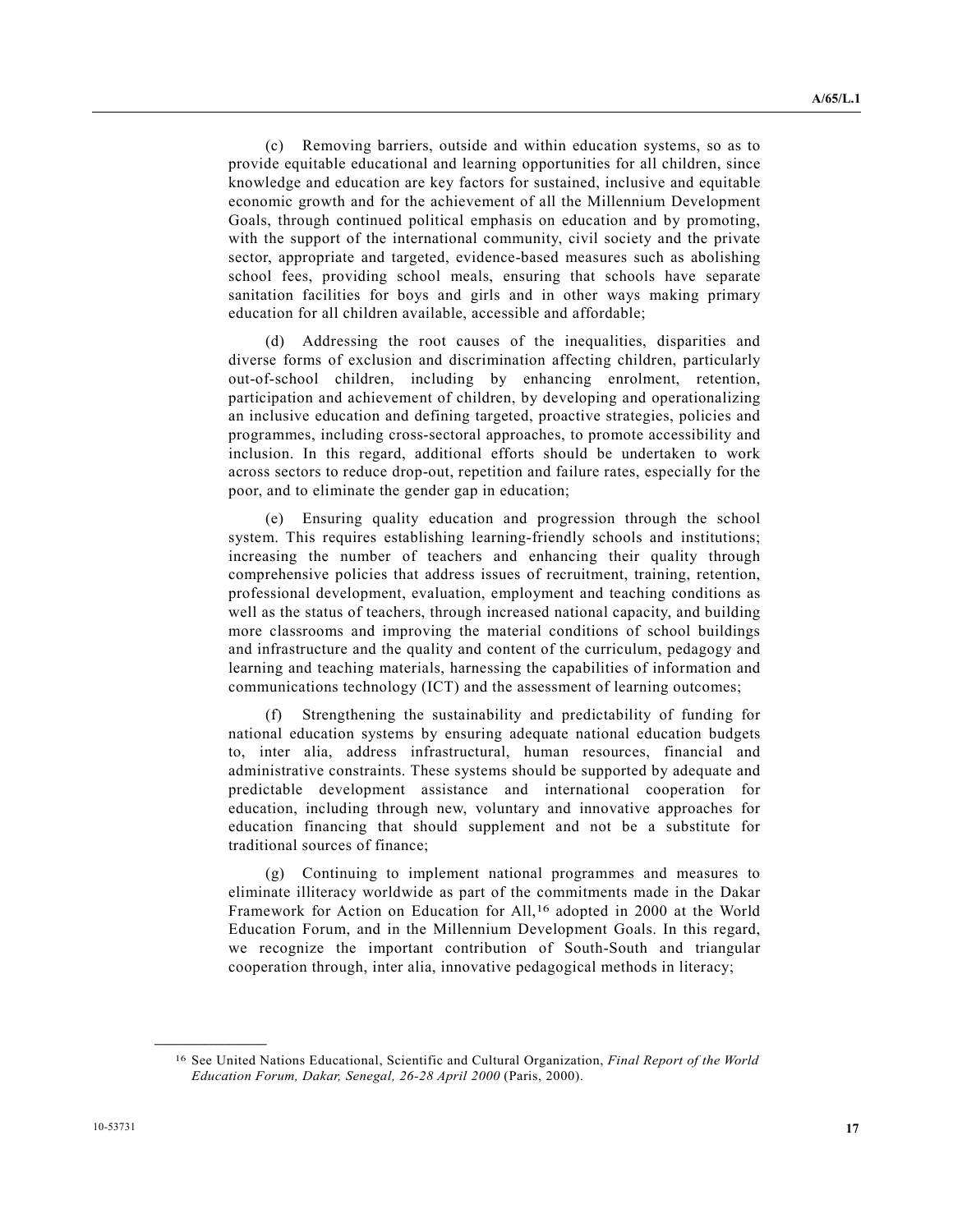(h) Supporting the efforts of national Governments to strengthen their capacity to plan and manage education programmes by involving all education providers in line with national policies and educational systems;

 (i) Giving greater focus to the transition from primary education and access to secondary education, vocational training and non-formal education and entry into the labour market;

 (j) Strengthening efforts to ensure primary education as a fundamental element of the response to and preparedness for humanitarian emergencies, ensuring that affected countries are supported, at their request, in their efforts to restore their education systems by the international community.

#### **Millennium Development Goal 3 Promoting gender equality and empowerment of women**

 72. We commit ourselves to accelerating progress to achieve Millennium Development Goal 3, including through:

 (a) Taking action to achieve the goals of the Beijing Declaration and Platform for Action<sup>6</sup> and its twelve critical areas of concern, our commitments in the Programme of Action of the International Conference on Population and Development<sup>17</sup> and the obligations and commitments of States parties to the Convention on the Elimination of All Forms of Discrimination against Women<sup>18</sup> and the Convention on the Rights of the Child;<sup>19</sup>

 (b) Ensuring access to education and successful schooling of girls by removing barriers and expanding support for girls' education through measures such as providing free primary education, a safe environment for schooling and financial assistance such as scholarships and cash transfer programmes, promoting supportive policies to end discrimination against women and girls in education, and tracking completion and attendance rates with a view to retaining girls in schools through secondary levels;

 (c) Empowering women, in particular women living in poverty, through, inter alia, social and economic policies that guarantee them full and equal access to all levels of quality education and training and vocational training, including technical, managerial and entrepreneurial training, and to affordable and adequate public and social services;

 (d) Ensuring that women benefit from policy measures to generate full and productive employment and decent work for all, in accordance with commitments by States to International Labour Organization conventions, including policy measures to promote, inter alia, access of women and girls, including mothers and pregnant women, to formal and non-formal education, equal skills development and employment opportunities, closing wage gaps between women and men and recognizing women's unpaid work, including care work;

<sup>17</sup> *Report of the International Conference on Population and Development, Cairo, 5-13 September 1994* (United Nations publication, Sales No. E.95.XIII.18), chap. I, resolution 1, annex.

<sup>18</sup> United Nations, *Treaty Series*, vol. 1249, No. 20378.

<sup>19</sup> Ibid., vol. 1577, No. 27531.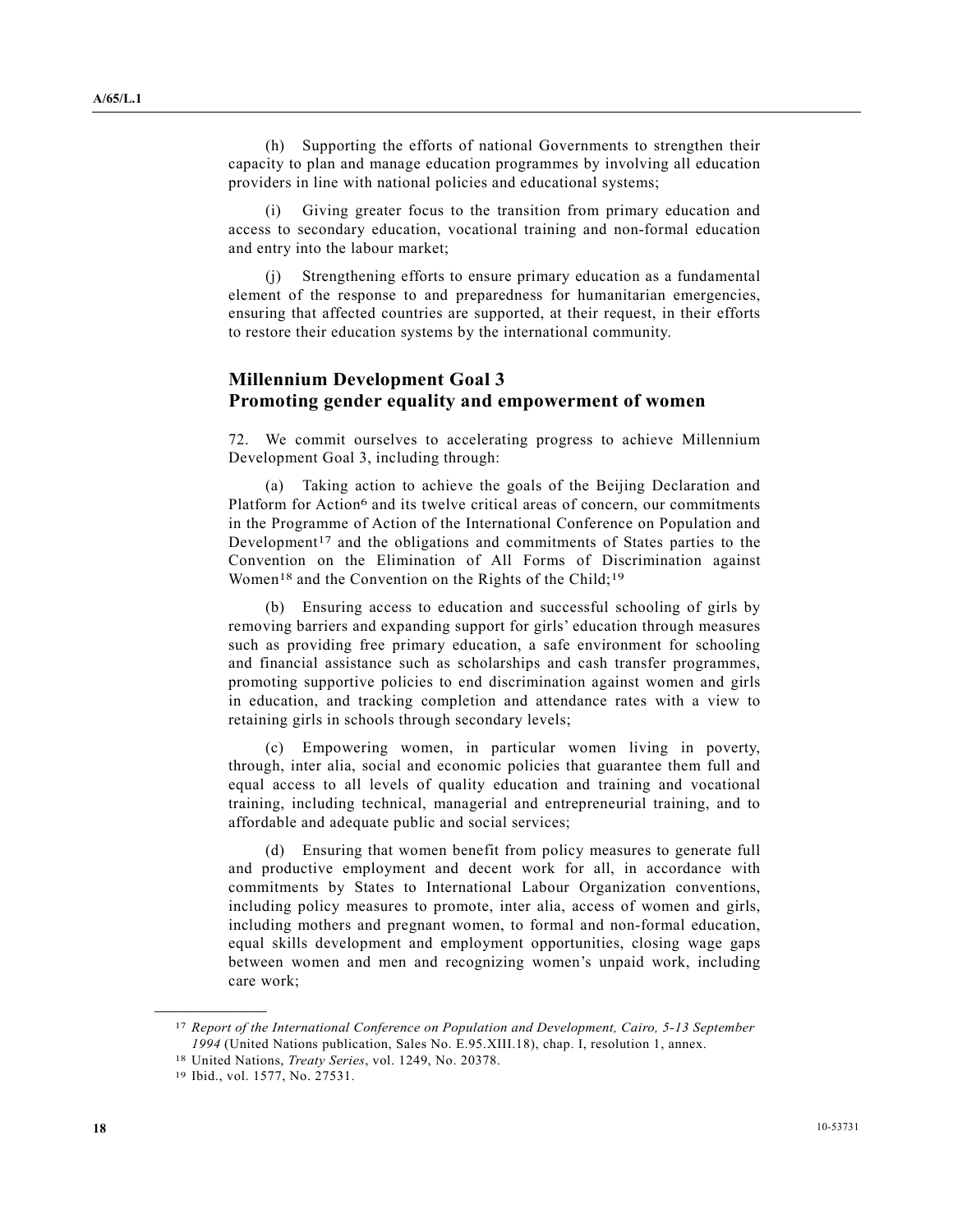(e) Investing in infrastructure and labour-saving technologies, especially in rural areas, benefiting women and girls by reducing their burden of domestic activities, affording the opportunity for girls to attend school and women to engage in self-employment or participate in the labour market;

 (f) Taking action to improve the numbers and active participation of women in all political and economic decision-making processes, including by investing in women's leadership in local decision-making structures and processes, encouraging appropriate legislative action and creating an even playing field for men and women in political and Government institutions, and intensifying our efforts for the equal participation of women and men as key stakeholders at all levels in the prevention and resolution of conflicts and peacebuilding processes;

 (g) Strengthening comprehensive national laws and policies and programmes to enhance accountability and raise awareness, prevent and combat all forms of violence against women and girls everywhere, which undermine their full enjoyment of all human rights, and ensure that women have access to justice and protection, and that all perpetrators of such violence are duly investigated, prosecuted and punished in order to end impunity, in conformity with national legislation, international humanitarian law and international human rights law;

 (h) Improving national-level capacity to monitor and report on progress, gaps and opportunities through better generation and use of sex- and age-disaggregated data, including with the support of the international community;

 (i) Enhancing the impact of development assistance in advancing gender equality and empowerment of women and girls through targeted activities including capacity-building, as well as through gender mainstreaming and enhanced dialogue between donors and partners, involving, as appropriate, civil society and the private sector, with a view to ensuring adequate funding;

 (j) Facilitating access by women to affordable microfinance, in particular microcredit, which can contribute to poverty eradication, gender equality and the empowerment of women;

 (k) Promoting and protecting women's equal access to adequate housing, property and land, including rights to inheritance, and enabling them to secure access to credit through appropriate constitutional, legislative and administrative measures;

 (l) Promoting women's economic empowerment and ensuring women's access to productive resources. In this regard, strengthening gender responsive public management in order to ensure gender equality in resource allocation, capacity development and benefit sharing in all sectors, including in central and local level governments.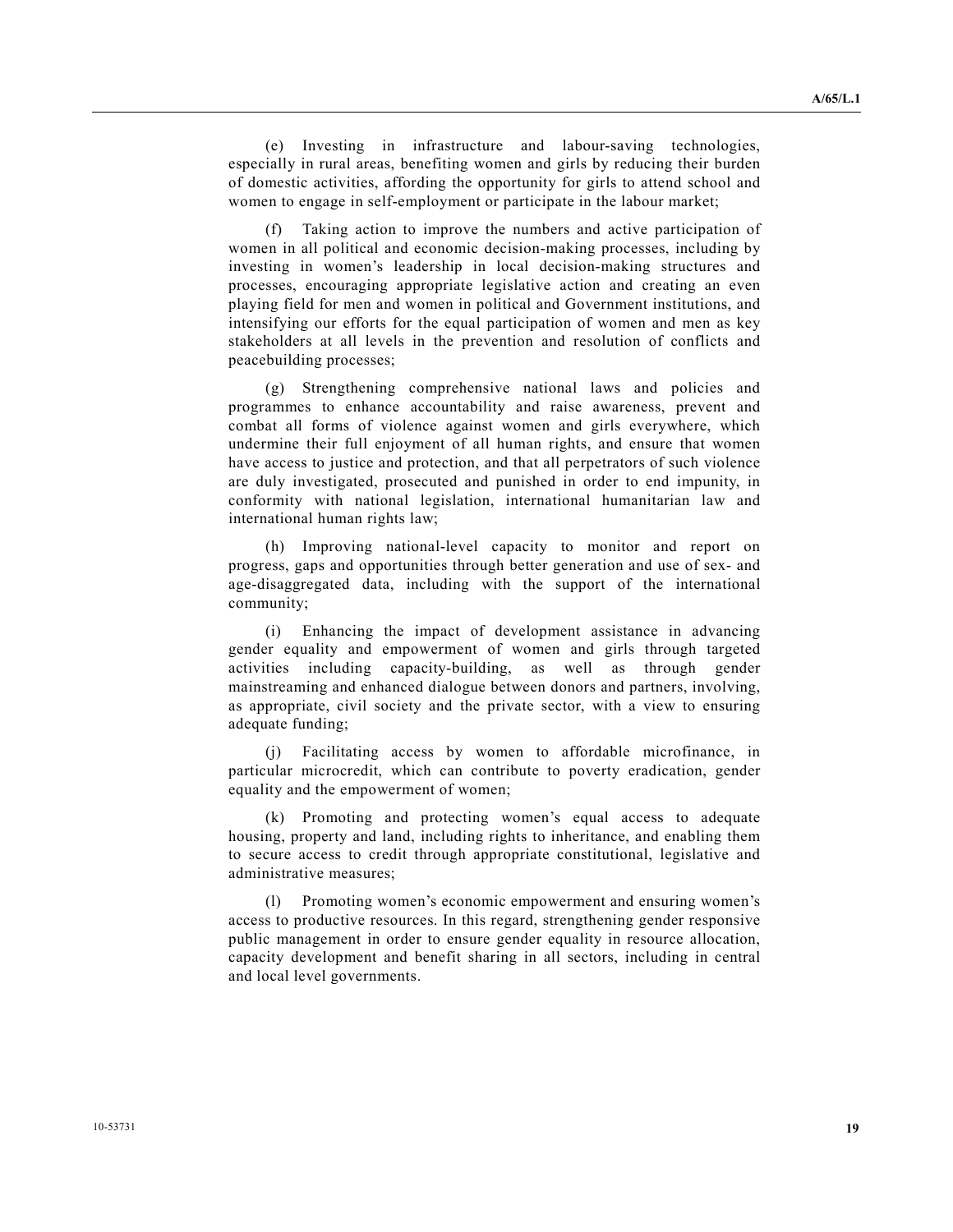## **Promoting global public health for all to achieve the Millennium Development Goals**

 73. We commit ourselves to accelerating progress in promoting global public health for all, including through:

 (a) Realizing the values and principles of primary health care, including equity, solidarity, social justice, universal access to services, multisectoral action, transparency, accountability, community participation and empowerment, as the basis for strengthening health systems, and recall in this regard the Declaration of Alma-Ata;20

 (b) Strengthening the capacity of national health systems to deliver equitable and quality health-care services and promoting the widest possible access to health-care services at the point of use, especially to those in vulnerable situations, through public policies that remove barriers to access and use of health-care services, complemented by the support of international programmes, measures and policies that align with national priorities;

 (c) Providing and strengthening comprehensive and affordable community-based primary health-care services so as to ensure a continuum from health promotion and disease prevention through to care and rehabilitation, while paying particular attention to poor people and populations, especially in rural and remote areas, with a view to extending health protection to all those in need;

 (d) Improving the quality and effectiveness of health-care services delivery by providing integrated health-care services through coordinated approaches at the country level, the increased use of common platforms and the integration of relevant services of other sectors, including water and sanitation;

 (e) Realizing the international commitment to supporting national efforts in strengthening health systems that deliver equitable health outcomes as a basis for a comprehensive approach that includes health financing, the training and retention of the health workforce, procurement and distribution of medicines and vaccines, infrastructure, information systems and service delivery;

 (f) Strengthening basic infrastructure, human and technical resources and the provision of health facilities so as to improve health systems and ensure the accessibility, affordability and quality, especially in rural and remote areas, of health-care services, as well as sustainable access to safe drinking water and basic sanitation, bearing in mind the commitment to halving, by 2015, the proportion of the population without sustainable access to safe drinking water and basic sanitation as a means of fighting waterborne diseases;

 (g) Stressing the importance of multisectoral and inter-ministerial approaches in formulating and implementing national policies that are crucial for promoting and protecting health, and reiterating that Governments will

<sup>20</sup> See *Report of the International Conference on Primary Health Care, Alma-Ata, Kazakhstan, 6-12 September 1978* (Geneva, World Health Organization, 1978).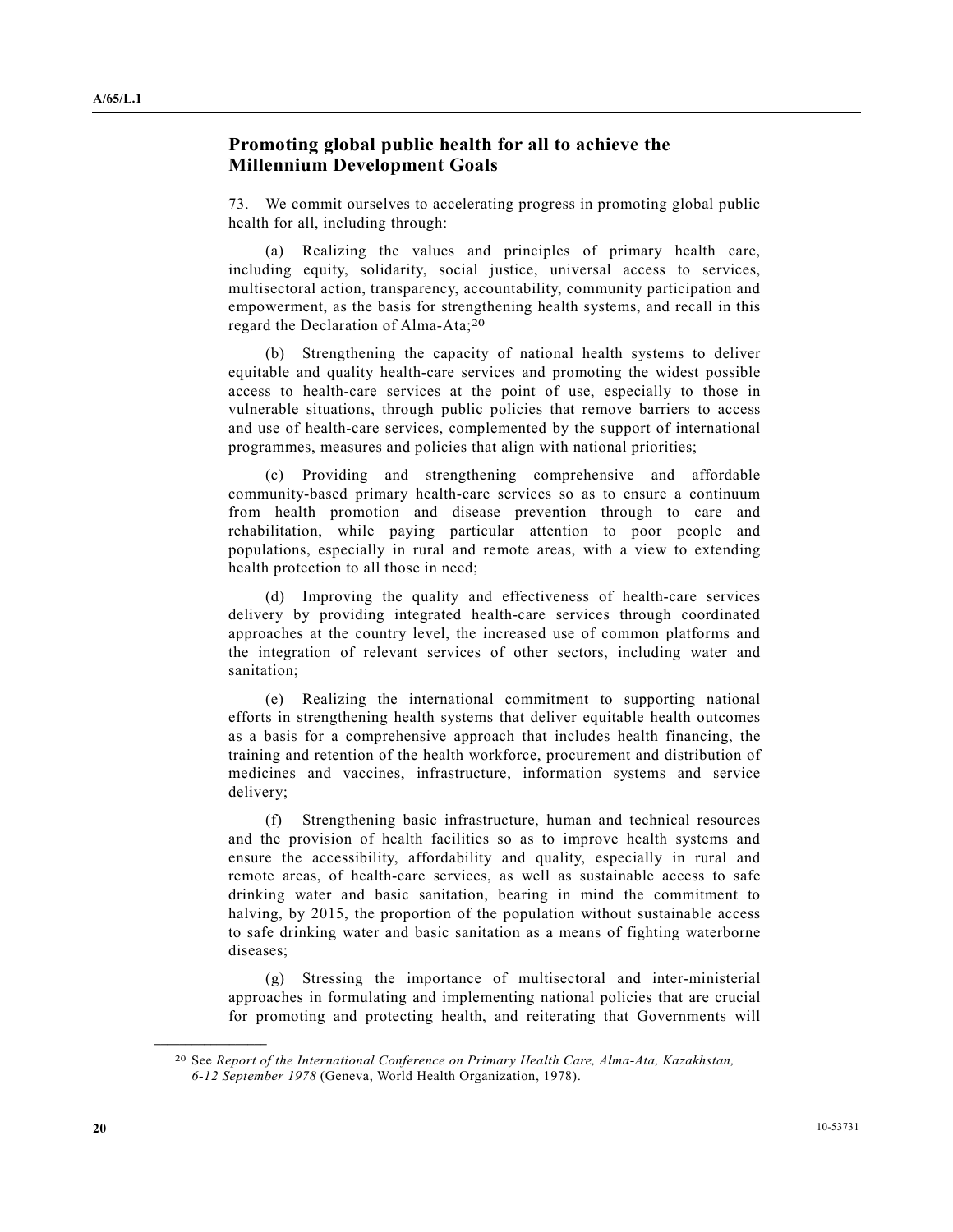play the central role, in collaboration with civil society organizations, including academia and the private sector, in implementing national strategies and action plans on social service delivery and in making progress towards ensuring more equitable health outcomes;

 (h) Improving national health governance, including through the participation of civil society, the private sector and other relevant stakeholders, as well as strengthening international support, as appropriate, in order to ensure that national health systems are sustainable, well prepared and capable of responding to challenges, including crises and pandemics;

 (i) Developing appropriate policies and actions to promote health education and literacy, including among young people, in order to address the lack of awareness about health and, in some cases, harmful practices which significantly inhibit women's and children's access to health-care services, and to ensure respect for human rights, promote gender equality and the empowerment of women as essential means of addressing the health of women and girls, and to address the stigmatization of people living with and affected by HIV and AIDS;

 (j) Supporting the use of national data collection, monitoring and evaluation systems that can track sex-disaggregated access to health-care services and provide rapid feedback for improving the effectiveness and quality of health systems;

 (k) Strengthening the effectiveness of health systems and proven interventions to address evolving health challenges, including the increased incidence of non-communicable diseases, road traffic injuries and fatalities and environmental and occupational health hazards;

 (l) Reviewing national recruitment, training and retention policies and developing national health workforce plans, based on lessons learned, that address the lack of health workers as well as their uneven distribution within countries, including in remote and rural areas, and throughout the world, which undermines the health systems of developing countries, in particular the shortage in Africa, and in this regard recognizing the importance of national and international actions to promote universal access to health-care services that take into account the challenges facing developing countries in the retention of skilled health personnel in light of the adoption of the World Health Organization code of practice on the international recruitment of health personnel, adherence to which is voluntary;

 (m) Further strengthening international cooperation, inter alia, through exchange of best practices in strengthening health systems, improving access to medicines, encouraging the development of technology and the transfer of technology on mutually agreed terms, the production of affordable, safe, effective and good quality medicines, fostering the production of innovative medicines, generics, vaccines and other health commodities, the training and retaining of health personnel and work to ensure that international cooperation and assistance, in particular external funding, become more predictable, better harmonized and better aligned with national priorities for capacity-building and channelled to recipient countries in ways that strengthen national health systems;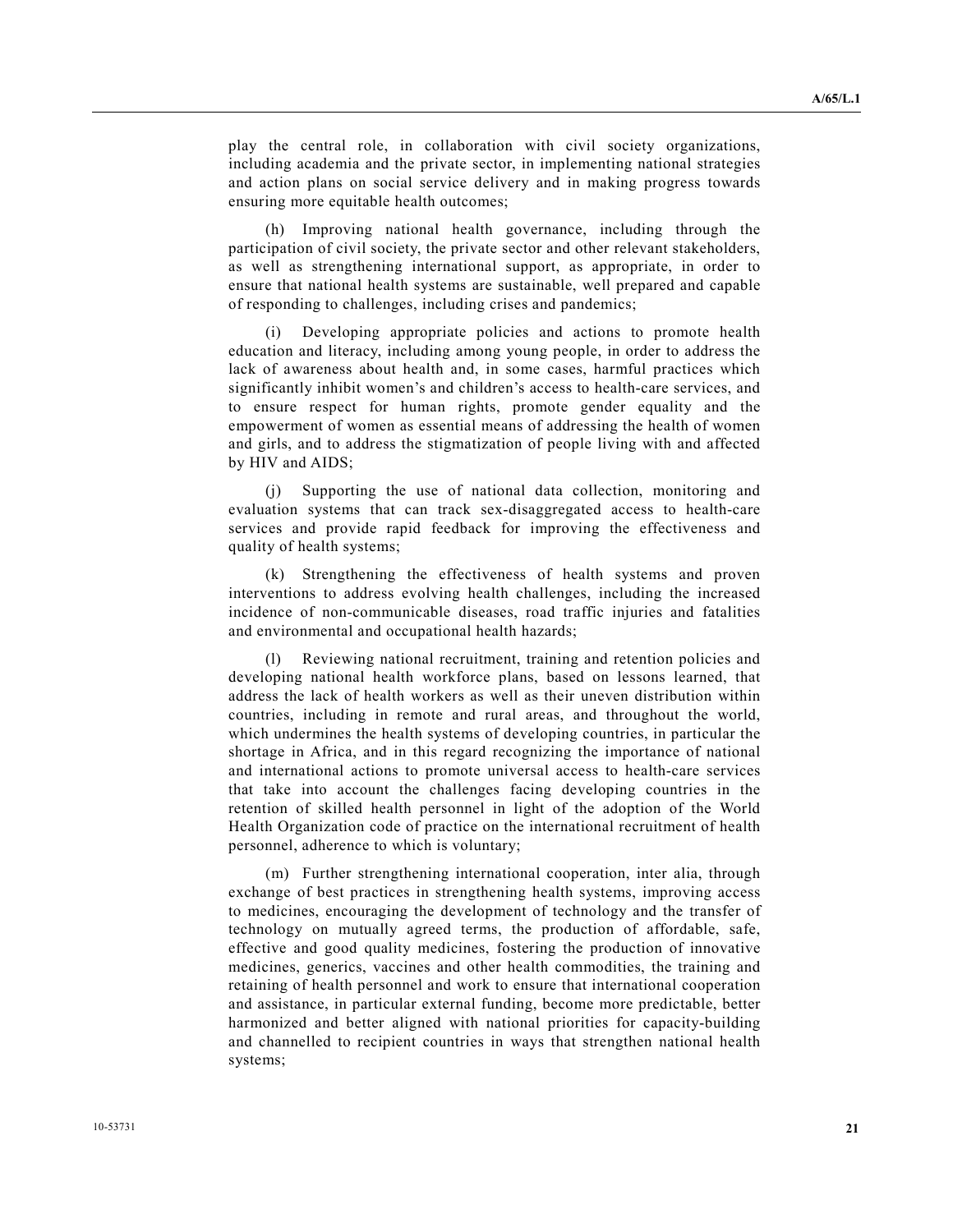(n) Further promoting research and development, knowledge-sharing and the provision and use of ICT for health, including through facilitating affordable access by all countries, especially developing countries;

 (o) Enhancing public-private partnerships for health-care service delivery, encouraging the development of new and affordable technologies and their innovative application and developing new and affordable vaccines and medicines needed, in particular, in developing countries;

 (p) Welcoming the Secretary-General's Global Strategy for Women's and Children's Health, undertaken by a broad coalition of partners, in support of national plans and strategies aimed at significantly reducing the number of maternal, newborn and under-five child deaths as a matter of immediate concern by scaling up a priority package of high-impact interventions and integrating efforts in sectors such as health, education, gender equality, water and sanitation, poverty reduction and nutrition;

 (q) Welcoming also the various national, regional and international initiatives on all the Millennium Development Goals, including those undertaken bilaterally and through South-South cooperation, in support of national plans and strategies in sectors such as health, education, gender equality, energy, water and sanitation, poverty reduction and nutrition as a way to reduce the number of maternal, newborn and under-five child deaths.

### **Millennium Development Goal 4 Reduce child mortality**

 74. We commit ourselves to accelerating progress in order to achieve Millennium Development Goal 4, including through:

 (a) Scaling up efforts to achieve integrated management of childhood illnesses, particularly actions to address and prevent the main causes of child mortality, including newborn and infant mortality, these being, inter alia, pneumonia, diarrhoea, malaria and malnutrition, which can be achieved by developing, implementing and evaluating appropriate national strategies, policies and programmes for child survival, preventive pre-natal, para-natal and post-natal measures, vaccinations and immunization and by working to ensure that medicines, medical products and technologies are affordable and available. In addition, this can be achieved by improved nutrition, including nutrition prior to birth, as well as by strengthening specific health interventions, including emergency obstetric care and skilled attendance at birth to reduce maternal and child mortality. International support to national efforts, including financial resources, will continue to be key in this regard;

 (b) Sustaining and scaling up successful prevention and vaccination programmes as one of the most efficient ways to reduce child mortality, including the measles, polio, tuberculosis and tetanus campaigns, by ensuring sufficient funding, political commitment and conscientious implementation of control activities, especially in priority countries;

 (c) Taking action to improve child nutrition through an integrated package of essential interventions and services, including, in particular, access to nutritious food, appropriate supplements, prevention and early management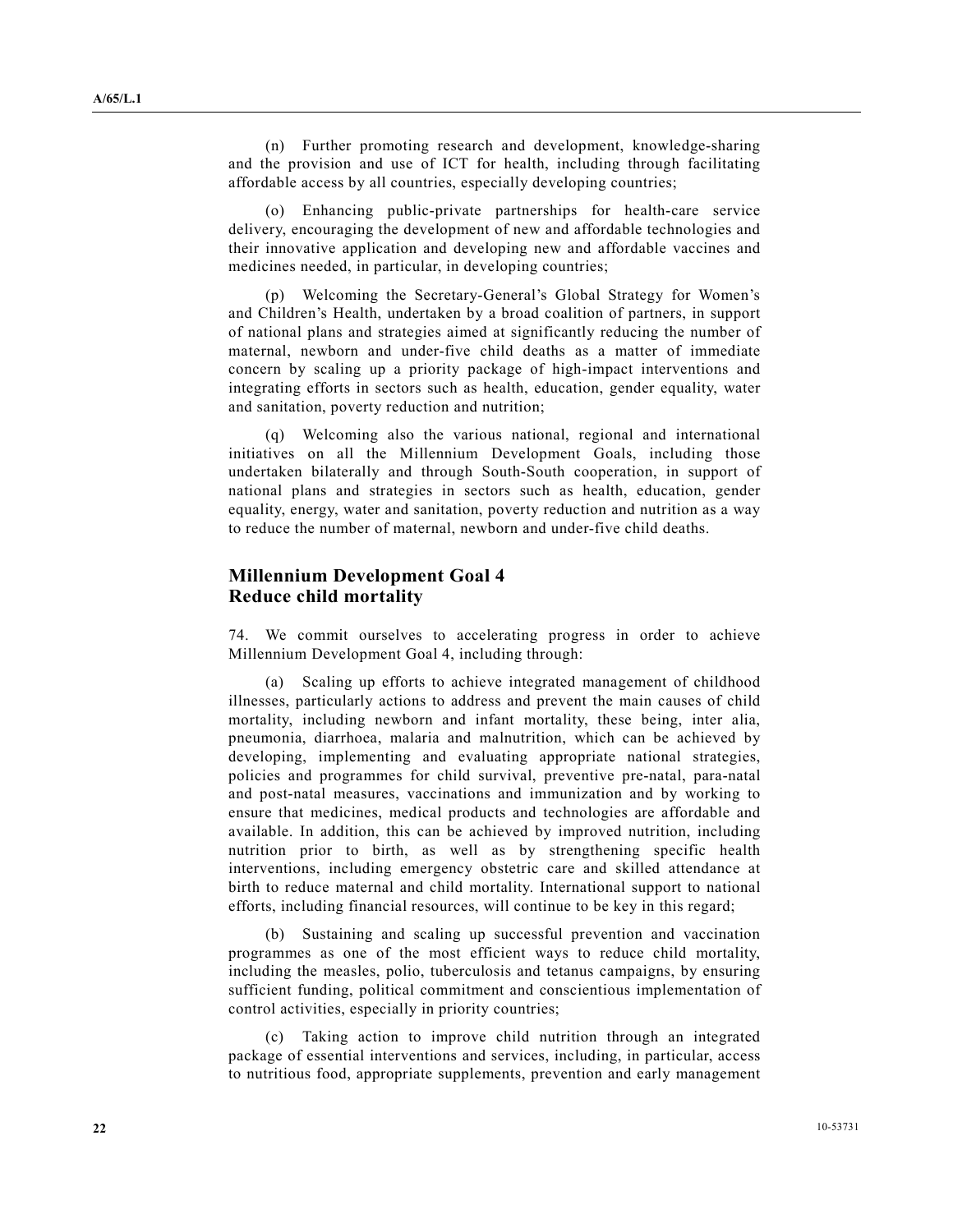of diarrhoeal diseases and information and support for exclusive breastfeeding and for the treatment of severe acute malnutrition;

Maintaining progress with regard to combating malaria and the extension of the use of insecticide-treated bed nets;

 (e) Stepping up the fight against pneumonia and diarrhoea through the greater use of proven highly effective preventive and treatment measures, as well as new tools, such as new vaccines, which are affordable even in the poorest countries;

 (f) Scaling up efforts, including awareness raising, to address the critical impact of increasing access to safe drinking water, sanitation coverage and hygienic care, including hand washing with soap, on reducing the death rate among children as a result of diarrhoeal diseases;

 (g) Working to ensure that the next generation is born HIV-free by providing, on an urgent basis, extended and sustainable coverage and improved quality of services to prevent mother-to-child transmission as well as increasing access to paediatric HIV treatment services.

## **Millennium Development Goal 5 Improve maternal health**

 75. We commit ourselves to accelerating progress in order to achieve Millennium Development Goal 5, including through:

 (a) Taking steps to realize the right of everyone to the enjoyment of the highest attainable standard of physical and mental health, including sexual and reproductive health;

 (b) Addressing reproductive, maternal and child health, including newborn health, in a comprehensive manner, inter alia, through the provision of family planning, prenatal care, skilled attendance at birth, emergency obstetric and newborn care and methods for the prevention and treatment of sexually transmitted diseases and infections, such as HIV, within strengthened health systems that provide accessible and affordable integrated health-care services and include community-based preventive and clinical care;

 (c) Building on effective, multisectoral and integrated approaches, we emphasize the need for the provision of universal access to reproductive health by 2015, including integrating family planning, sexual health and health-care services in national strategies and programmes;

 (d) Taking action at all levels to address the interlinked root causes of maternal mortality and morbidity, such as poverty, malnutrition, harmful practices, lack of accessible and appropriate health-care services, information and education and gender inequality, and paying particular attention to eliminating all forms of violence against women and girls;

 (e) Ensuring that all women, men and young people have information about, access to and choice of the widest possible range of safe, effective, affordable and acceptable methods of family planning;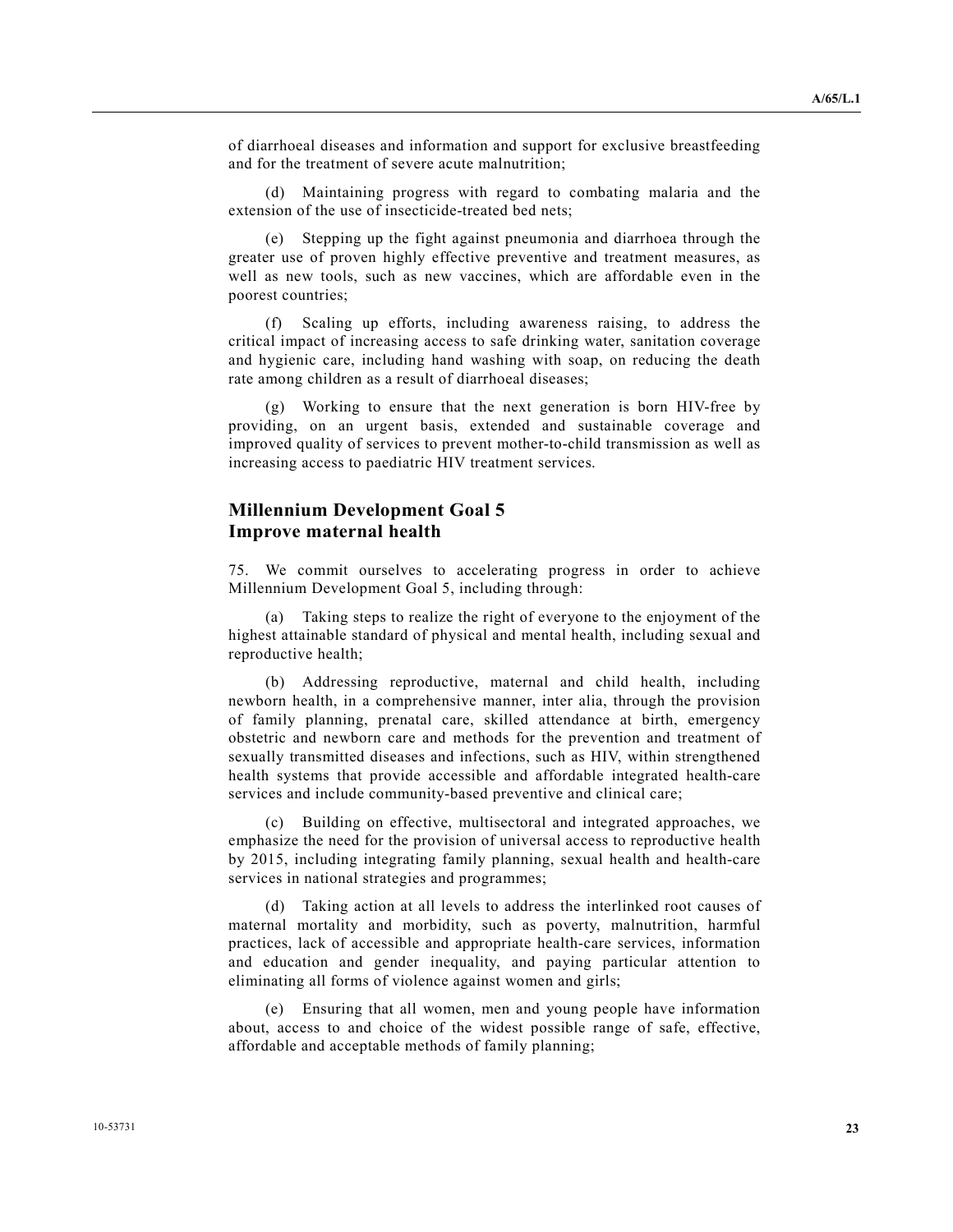(f) Expanding the provision of comprehensive obstetric care and strengthening the role of skilled health-care providers, including midwives and nurses, through their training and retention in order to fully utilize their potential as trusted providers of maternal health-care services, as well as expanding family planning within local communities and expanding and upgrading formal and informal training in sexual and reproductive health care and family planning for all health-care providers, health educators and managers, including training in interpersonal communications and counselling.

#### **Millennium Development Goal 6 Combat HIV/AIDS, malaria and other diseases**

 76. We commit ourselves to accelerating progress in order to achieve Millennium Development Goal 6, including through:

 (a) Redoubling efforts to achieve universal access to HIV/AIDS prevention, treatment, care and support services as an essential step in achieving Millennium Development Goal 6 and as a contribution to reaching the other Millennium Development Goals;

 (b) Significantly intensifying prevention efforts and increasing access to treatment by scaling up strategically aligned programmes aimed at reducing the vulnerability of persons more likely to be infected with HIV, combining biomedical, behavioural and social and structural interventions and through the empowerment of women and adolescent girls so as to increase their capacity to protect themselves from the risk of HIV infection and the promotion and protection of all human rights. Prevention programmes should take into account local circumstances, ethics and cultural values, including information, education and communication in languages most understood by local communities and should be respectful of cultures, aimed at reducing risktaking behaviours and encouraging responsible sexual behaviour, including abstinence and fidelity, expanded access to essential commodities, including male and female condoms and sterile injecting equipment, harm-reduction efforts related to drug use, expanded access to voluntary and confidential counselling and testing, safe blood supplies and early and effective treatment of sexually transmitted infections, and should promote policies that ensure effective prevention and accelerate research and development into new tools for prevention, including microbicides and vaccines;

 (c) Dealing with HIV/AIDS from a developmental perspective, which requires a national network of sound and workable institutions and multisectoral prevention, treatment, care and support strategies, addressing the stigmatization of and discrimination against people living with HIV and promoting their social integration, rehabilitation and greater involvement in HIV response, as well as strengthening national efforts at HIV/AIDS prevention, treatment, care and support and strengthening efforts to eliminate the mother-to-child transmission of HIV;

 (d) Building new strategic partnerships to strengthen and leverage the linkages between HIV and other health- and development-related initiatives, expanding, to the greatest extent possible and with the support of international cooperation and partnerships, national capacity to deliver comprehensive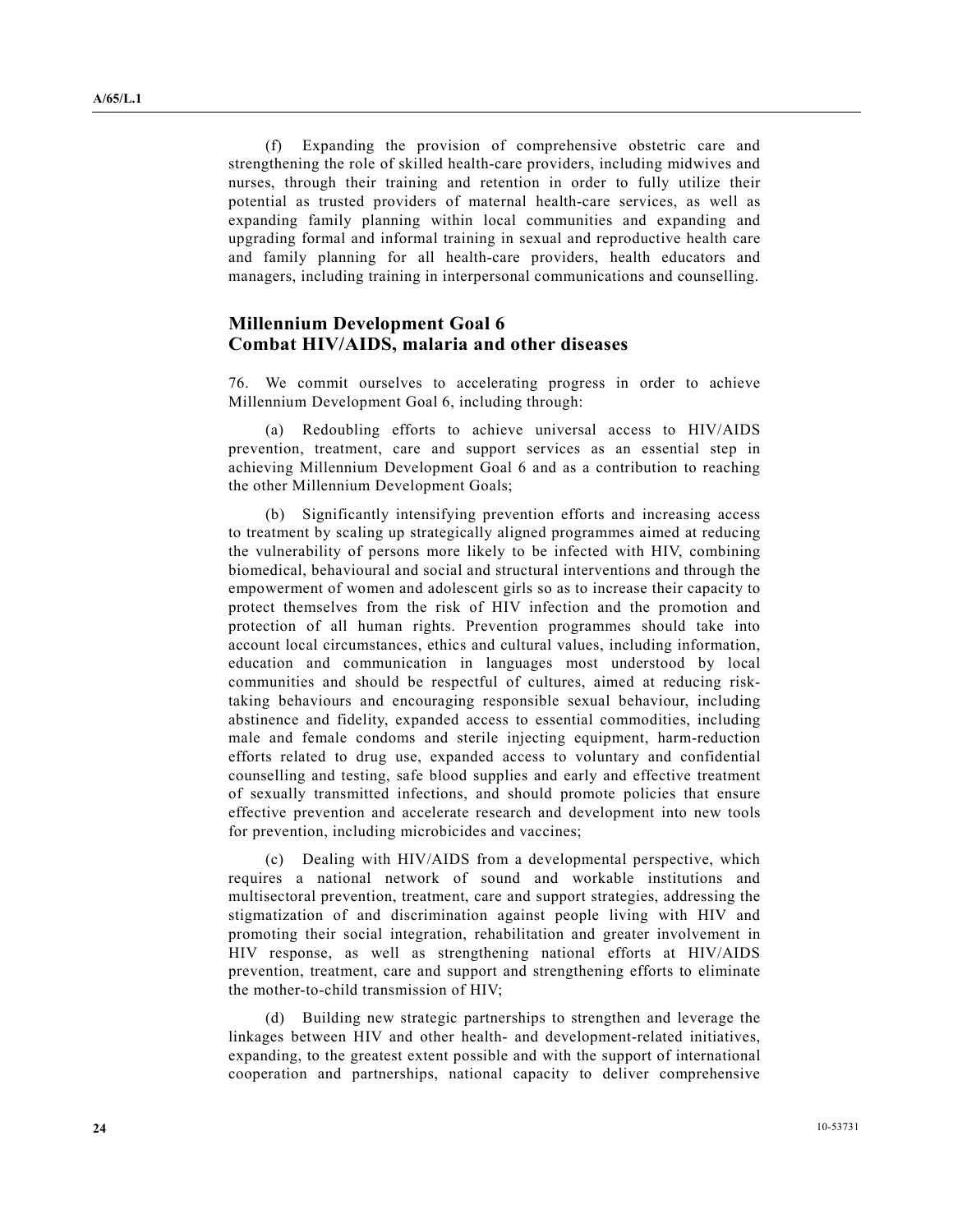HIV/AIDS programmes, as well as new and more effective antiretroviral treatments, in ways that strengthen existing national health and social systems, including using HIV platforms as a foundation for the expansion of service delivery. In this regard, expediting action to integrate HIV information and services into programmes for primary health care, sexual and reproductive health, including voluntary family planning and mother and child health, treatment for tuberculosis, hepatitis C and sexually transmitted infections and care for children affected, orphaned or made vulnerable by HIV/AIDS, as well as nutrition and formal and informal education;

Planning for long-term sustainability, including addressing the expected increase in demand for second and third line drug regimens to treat HIV, malaria and tuberculosis;

 (f) Strengthening support to affected countries in order to respond to HIV co infection with tuberculosis, as well as multi-drug resistant and extensively drug resistant tuberculosis, including through earlier detection of all forms of tuberculosis;

 (g) Sustaining national efforts and programmes, with the support of the international community, to address the challenges posed by malaria by strengthening effective prevention, diagnosis and treatment strategies, including through ensuring the accessibility to and availability of affordable, quality and effective medicines and generics, including artemisinincombination therapy, as well as progress in the use of long-lasting, safe insecticide-treated bed nets to combat malaria and ongoing research for the prompt development of malaria vaccines;

 (h) Renewing efforts to prevent and treat neglected tropical diseases, prevention and treatment services for malaria and tuberculosis, including by improving national health information systems, strengthening international cooperation, accelerating further research and development, developing innovative vaccines and medicines and adopting comprehensive prevention strategies;

 (i) Undertaking concerted action and a coordinated response at the national, regional and global levels in order to adequately address the developmental and other challenges posed by non-communicable diseases, namely cardiovascular diseases, cancers, chronic respiratory diseases and diabetes, working towards a successful high-level meeting of the General Assembly in 2011;

 (j) Increasing efforts to achieve universal access to HIV prevention, treatment, care and support, strengthening the fight against malaria, tuberculosis and other diseases, including through providing adequate funding for the Global Fund to Fight AIDS, Tuberculosis and Malaria and through United Nations agencies, funds and programmes and other multilateral and bilateral channels, strengthening innovative financing mechanisms, as appropriate, and contributing to the long-term sustainability of the response.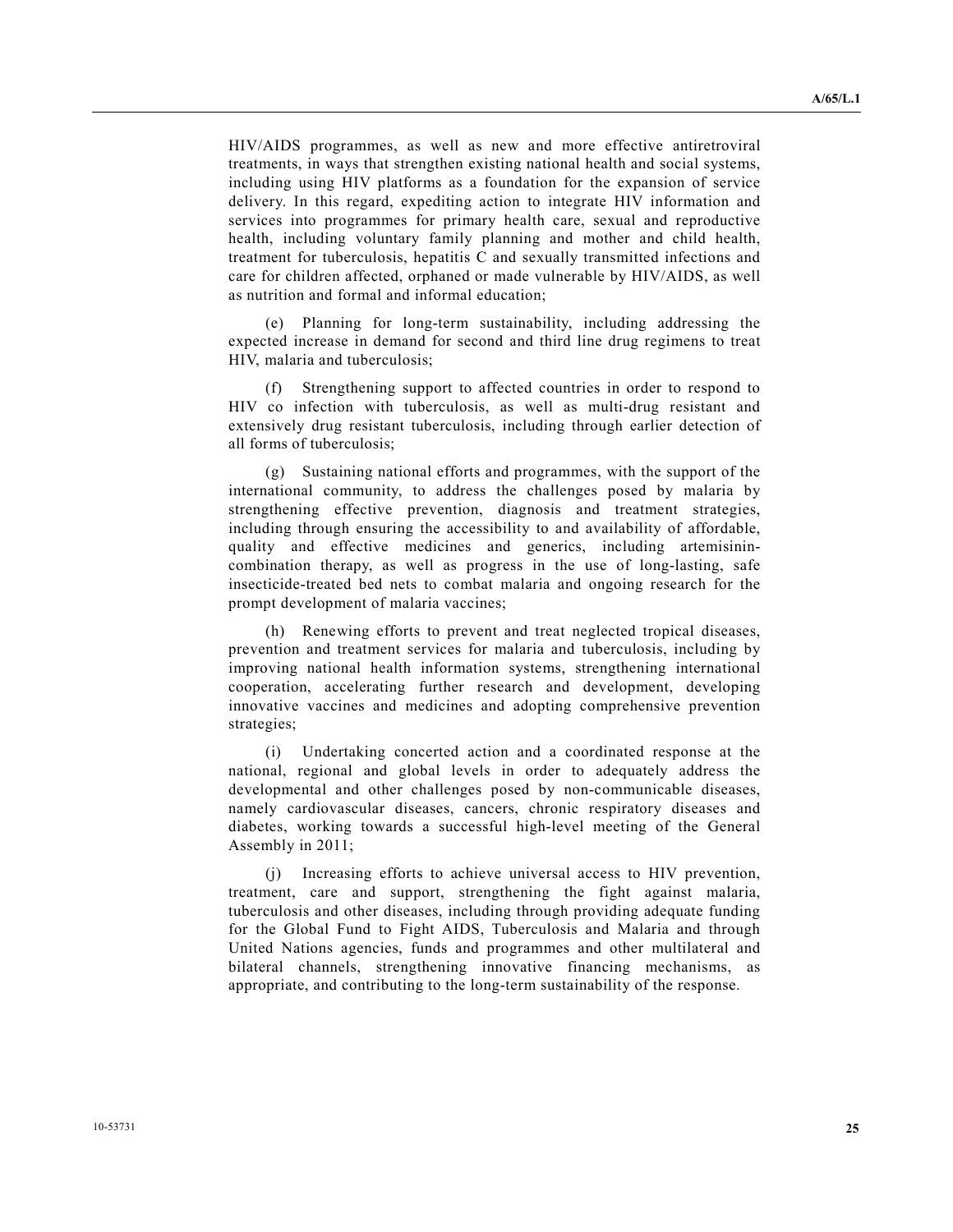## **Millennium Development Goal 7 Ensure environmental sustainability**

 77. We commit ourselves to accelerating progress in order to achieve Millennium Development Goal 7, including through:

 (a) Pursuing sustainable development, in accordance with the principles contained in the Rio Declaration on Environment and Development,<sup>21</sup> including the principle of common but differentiated responsibilities, and taking into account the respective capabilities of countries, with a view to effectively implementing the outcomes of the major summits on sustainable development and addressing new and emerging challenges;

 (b) Pursuing environmental sustainability through nationally owned comprehensive and coherent planning frameworks and the adoption of national legislation, in accordance with national circumstances and the appropriate implementation capacity; supporting developing countries in this regard in building capacity and providing financial resources; and promoting the development and dissemination of appropriate, affordable and sustainable technology and the transfer of such technologies on mutually agreed terms;

 (c) Supporting the implementation of the United Nations Convention to Combat Desertification in Those Countries Experiencing Serious Drought and/or Desertification, Particularly in Africa,<sup>22</sup> through joint action of the international community in addressing the causes and poverty impacts of desertification and land degradation in arid, semi-arid and dry sub-humid areas, consistent with articles 1, 2 and 3 of the Convention, taking into account the ten-year strategic plan and framework to enhance the implementation of the Convention (2008-2018), supporting the exchange of best practices and lessons learned, including from regional cooperation, and the mobilization of adequate and predictable financial resources;

 (d) Strengthening political commitment and action at all levels to effectively implement the global objectives on forest and the sustainable forest management of all types of forests in order to reduce the loss of forest cover and improve the livelihoods of those that depend on forests through the development of a comprehensive and more effective approach to financing activities,23 involvement of local and indigenous communities and other relevant stakeholders, promoting good governance at the national and international levels, and enhancing international cooperation to address the threats posed by illicit activities;

 (e) Continuing to pursue more efficient and coherent implementation of the three objectives of the Convention on Biological Diversity<sup>24</sup> and

<sup>21</sup> *Report of the United Nations Conference on Environment and Development, Rio de Janeiro, 3-14 June 1992*, vol. I, *Resolutions Adopted by the Conference* (United Nations publication, Sales No. E.93.I.8 and corrigendum), resolution 1, annex I.

<sup>22</sup> United Nations, *Treaty Series*, vol. 1954, No. 33480.

<sup>&</sup>lt;sup>23</sup> In accordance with the mandate set out in the resolution adopted by the United Nations Forum on Forests, see E/2009/118-E/CN.18/SS/2009/2, chap. I.B, para. 3.

<sup>24</sup> United Nations, *Treaty Series*, vol. 1760, No. 30619.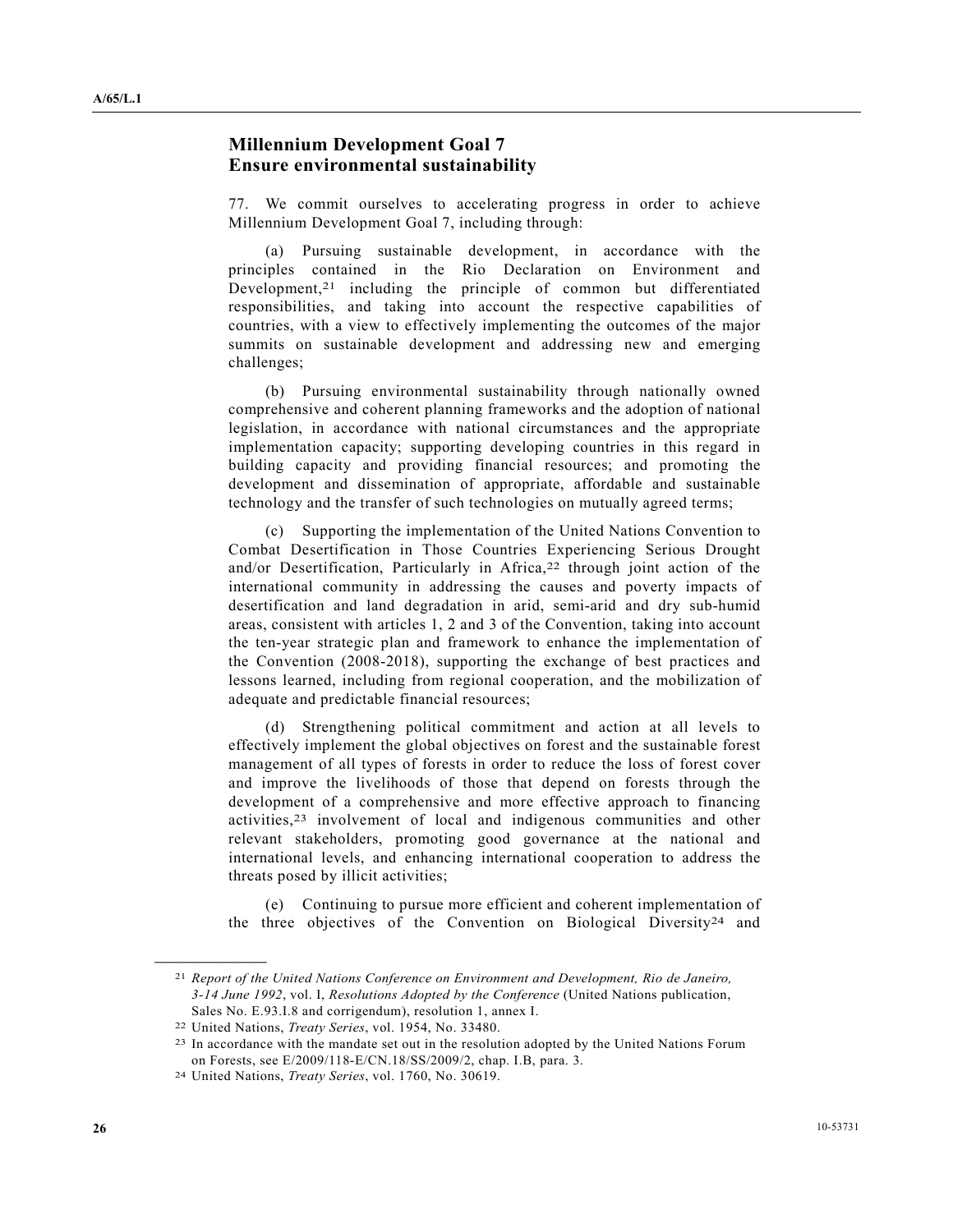addressing implementation gaps, where appropriate, including through the fulfilment of commitments significantly reducing the rate of loss of biodiversity, including through preserving and maintaining knowledge, innovations and practices of indigenous and local communities, and continuing ongoing efforts towards elaborating and negotiating an international regime on access and benefit sharing. We look forward to the successful outcome of the tenth meeting of the Parties to the Convention on Biological Diversity, to be held from 18 to 29 October in Nagoya, Japan;

 (f) Supporting the implementation of national policies and strategies to combine, as appropriate, the increased use of new and renewable energy sources and low emission technologies, the more efficient use of energy, greater reliance on advanced energy technologies, including cleaner fossil fuel technologies, and the sustainable use of traditional energy resources, as well as promoting access to modern, reliable, affordable and sustainable energy services and enhancing national capacities to meet the growing energy demand, as appropriate, supported by international cooperation in this field and by the promotion of the development and dissemination of appropriate, affordable and sustainable energy technologies and the transfer of such technologies on mutually agreed terms;

 (g) Maintaining that the United Nations Framework Convention on Climate Change<sup>7</sup> is the primary international, intergovernmental forum for negotiating the global response to climate change, calling upon States to take urgent global action to address climate change in accordance with the principles identified in the Convention, including the principle of common but differentiated responsibilities and respective capabilities, and looking forward to a successful and ambitious outcome of the sixteenth session of the Conference of the Parties to the Convention and the sixth session of the Conference of the Parties serving as the Meeting of the Parties to the Kyoto Protocol, to be held from 29 November to 10 December 2010 in Cancun, Mexico:

 (h) Continuing to increase sustainable access to safe drinking water and basic sanitation through prioritizing integrated water and sanitation strategies, which include the restoration, upgrading and maintenance of infrastructure, including water pipelines and sewage networks, as well as promoting integrated water management in national planning and exploring innovative ways of improving the tracking and monitoring of water quality;

 (i) Promoting integrated waste management systems, in partnership with all relevant stakeholders and with international financial and technological support, as appropriate;

 (j) Redoubling efforts to close the sanitation gap through scaled-up ground-level action, supported by strong political will and increased community participation, in accordance with national development strategies, promoting the mobilization and provision of adequate financial and technological resources, technical know-how and capacity-building for developing countries in order to increase the coverage of basic sanitation, especially for the poor, and noting in this regard the global effort to realize "Sustainable sanitation: the five-year drive to 2015";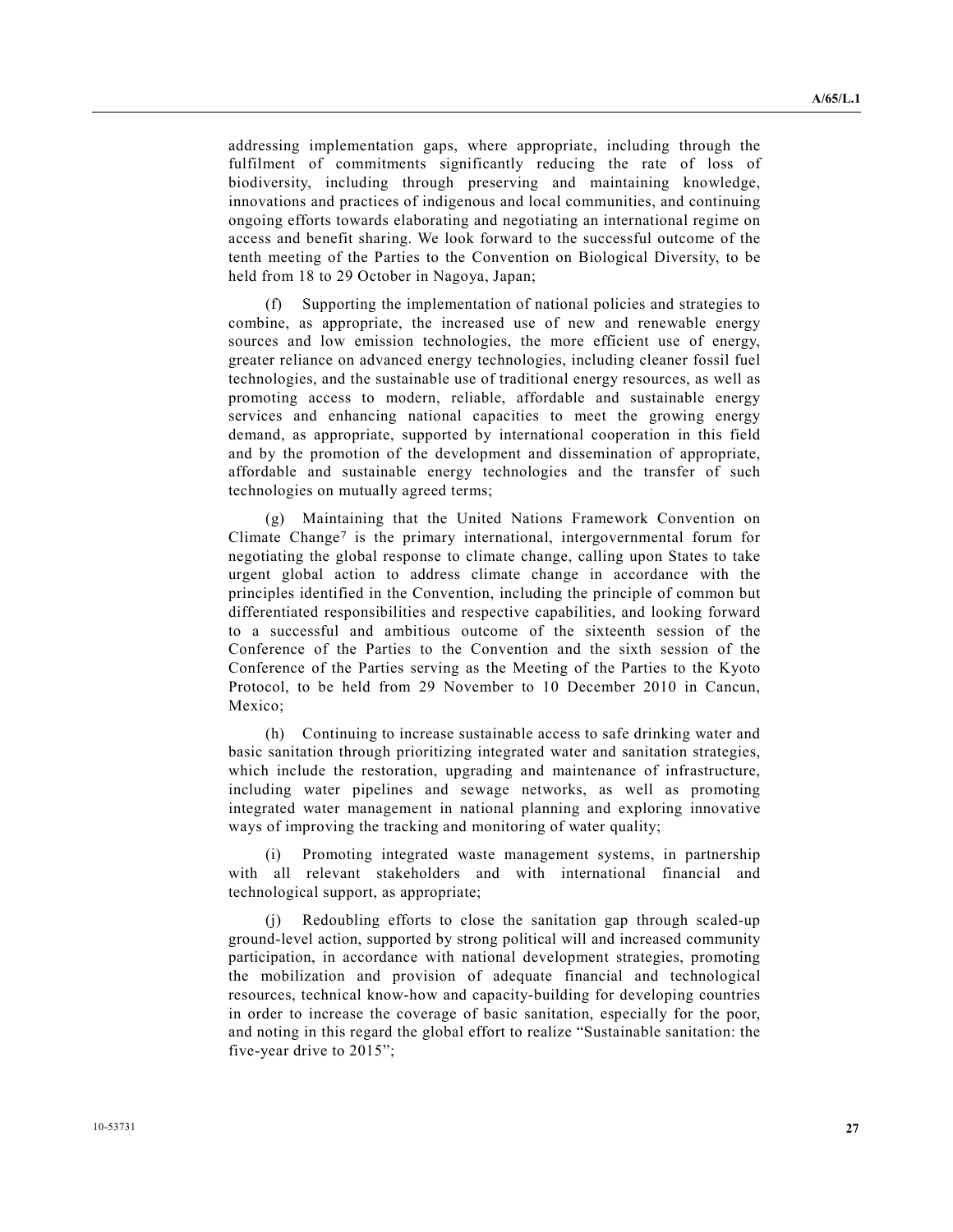(k) Working towards cities without slums, beyond current targets, through reducing slum populations and improving the lives of slum-dwellers, with adequate support of the international community, by prioritizing national urban planning strategies with the participation of all stakeholders, promoting equal access for people living in slums to public services, including health, education, energy, water and sanitation and adequate shelter, and promoting sustainable urban and rural development;

 (l) Taking measures to ensure the sustainable management of marine biodiversity and ecosystems, including fish stocks, which contribute to food security and hunger and poverty eradication efforts, including through ecosystem approaches to ocean management, and to address the adverse effects of climate change on the marine environment and marine biodiversity;

 (m) Supporting the efforts of countries to preserve fragile mountain ecosystems as an important source of fresh water and as repositories of rich biological diversity, with a view to achieving sustainable development and eradicating poverty;

 (n) Promoting sustainable consumption and production patterns, in accordance with the Plan of Implementation of the World Summit on Sustainable Development ("Johannesburg Plan of Implementation");4

 (o) Fostering a greater level of coordination among national and local institutions responsible for economic and social development and environmental protection, including with respect to the promotion of investments relevant for sustainable development;

 (p) Working towards a successful United Nations Conference on Sustainable Development in 2012.

### **Millennium Development Goal 8 Develop a Global Partnership for Development**

 78. We commit ourselves to accelerating progress in order to achieve Millennium Development Goal 8, including through:

 (a) Accelerating efforts to deliver and fully implement existing Millennium Development Goal 8 commitments by enhancing the global partnership for development to ensure the achievement of the Millennium Development Goals by 2015;

 (b) Supporting the implementation of national development strategies by developing countries to meet the Millennium Development Goals by 2015, including through external financial and technical support, to further promote economic growth and to respond to the increased challenges posed by the impact of the multiple crises, as well as long-term structural obstacles;

 (c) Recognizing that the commitments made by developed and developing countries in relation to the Millennium Development Goals require mutual accountability;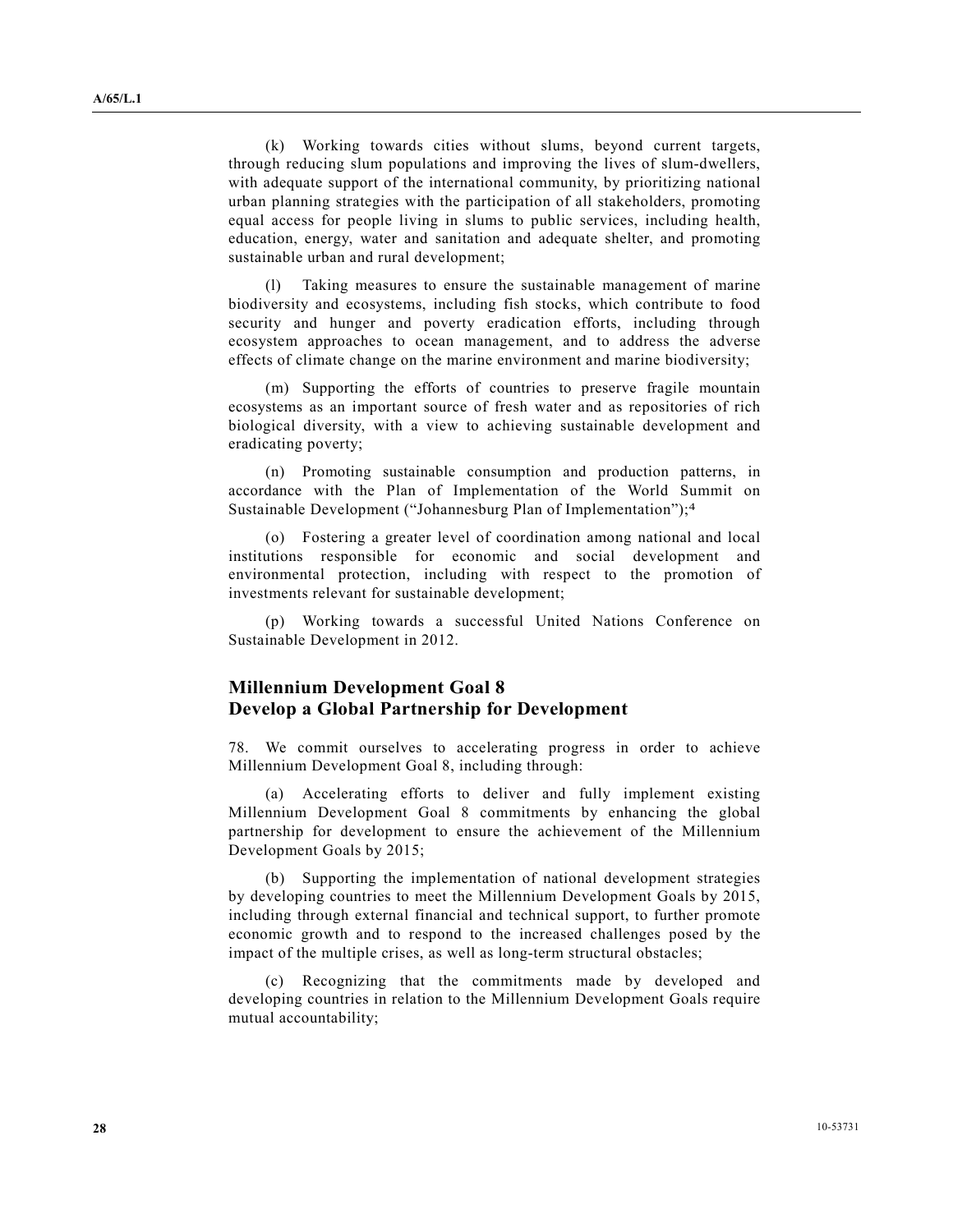(d) Strengthening the central role of the United Nations in enhancing global partnerships for development, with a view to creating a supportive global environment for the attainment of the Millennium Development Goals;

 (e) Enhancing financing for development in the areas of domestic resource mobilization, foreign direct investment, international trade, international financial and technical cooperation for development, and debt and systemic issues by meeting our commitments made in the Monterrey Consensus of the International Conference on Financing for Development<sup>3</sup> and reaffirmed in the Doha Declaration on Financing for Development<sup>5</sup> and all other relevant outcomes of major United Nations conferences and summits in the economic, social and related fields, thus expanding fiscal capacity for financing the attainment of the Millennium Development Goals;

The fulfilment of all ODA commitments is crucial, including the commitments by many developed countries to achieve the target of 0.7 per cent of gross national product (GNP) for ODA to developing countries by 2015 and to reach the level of at least 0.5 per cent of GNP for ODA by 2010, as well as a target of 0.15 to 0.20 per cent of GNP for ODA to least developed countries. To reach their agreed timetables, donor countries should take all necessary and appropriate measures to raise the rate of aid disbursements to meet their existing commitments. We urge those developed countries that have not yet done so to make additional concrete efforts towards the target of 0.7 per cent of GNP for ODA to developing countries, including the specific target of 0.15 to 0.20 per cent of GNP for ODA to least developed countries in line with the Brussels Programme of Action for the Least Developed Countries for the Decade 2001-2010,<sup>8</sup> in accordance with their commitments. To build on progress achieved in ensuring that ODA is used effectively, we stress the importance of democratic governance, improved transparency and accountability, and managing for results. We strongly encourage all donors to establish, as soon as possible, rolling indicative timetables that illustrate how they aim to reach their goals, in accordance with their respective budget allocation process. We stress the importance of mobilizing greater domestic support in developed countries towards the fulfilment of their commitments, including through raising public awareness, and by providing data on aid effectiveness and demonstrating tangible results;

 (g) Making rapid progress to fulfil the Gleneagles and other donors' substantial commitments to increase aid through a variety of means. We are concerned that at the current rate the commitment of doubling aid to Africa by 2010 will not be reached;

 (h) Exploring new innovative finance mechanisms and strengthening and scaling up existing ones, where appropriate, given their potential to contribute to the achievement of the Millennium Development Goals. Such voluntary mechanisms should be effective and should aim to mobilize resources that are stable and predictable, they should supplement and not be a substitute for traditional sources of finance and should be disbursed in accordance with the priorities of developing countries and not unduly burden them. We note the ongoing work in this regard, including by the Leading Group on Innovative Financing for Development as well as by the Task Force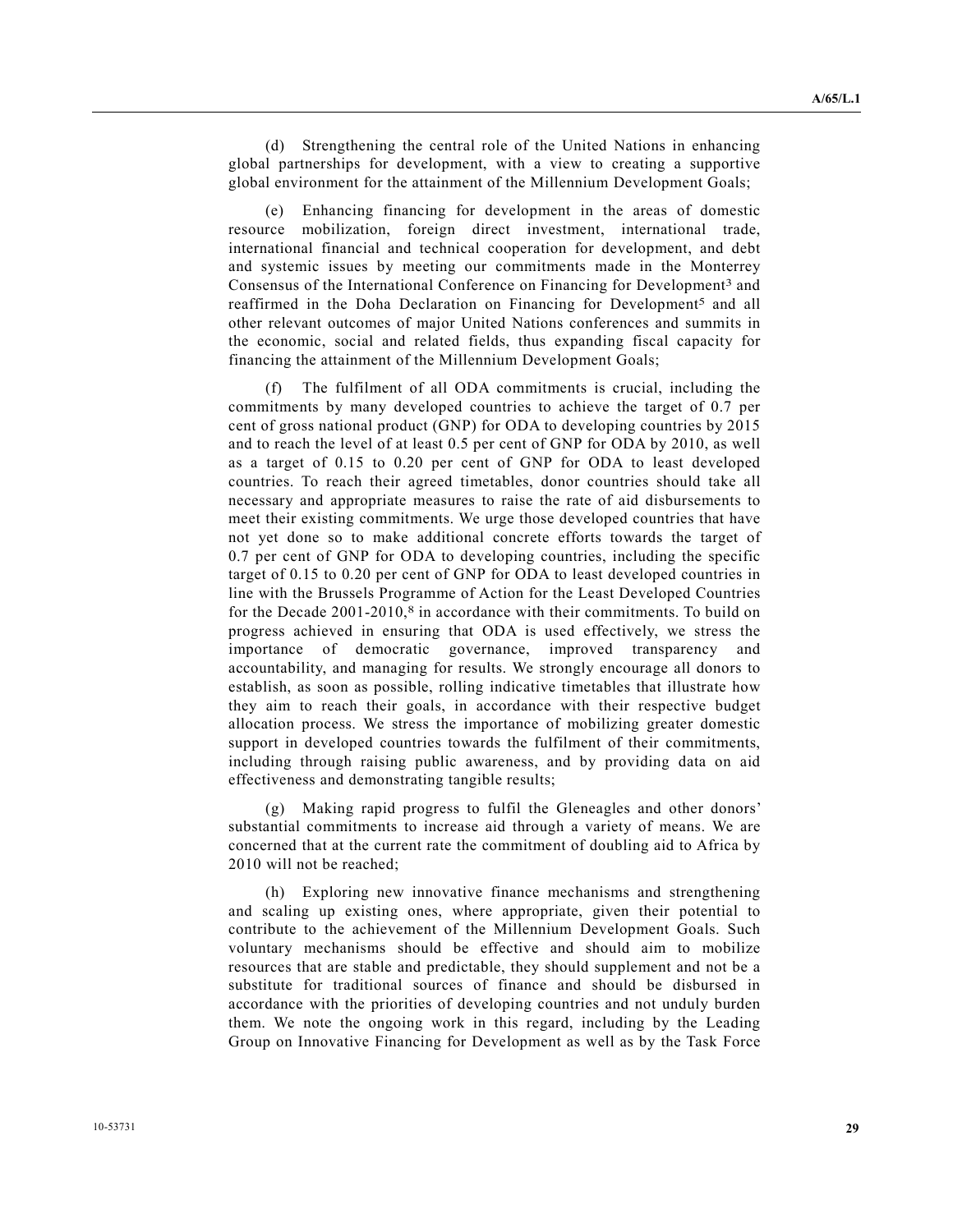on International Financial Transactions for Development and the Task Force on Innovative Financing for Education;

 (i) Enhancing and strengthening domestic resource mobilization and fiscal space, including, where appropriate, through modernized tax systems, more efficient tax collection, broadening the tax base and effectively combating tax evasion and capital flight. While each country is responsible for its tax system, it is important to support national efforts in these areas by strengthening technical assistance and enhancing international cooperation and participation in addressing international tax matters. We look forward to the upcoming report by the Secretary-General examining the strengthening of institutional arrangements to promote international cooperation in tax matters;

 (j) Implementing measures to curtail illicit financial flows at all levels, enhancing disclosure practices and promoting transparency in financial information. In this regard, strengthening national and multinational efforts to address this issue is crucial, including support to developing countries and technical assistance to enhance their capacities. Additional measures should be implemented to prevent the transfer abroad of stolen assets and to assist in the recovery and return of such assets, in particular to their countries of origin, consistent with the United Nations Convention against Corruption;13

 (k) Fully supporting and further developing a universal, rules-based, open, non-discriminatory, equitable and transparent multilateral trading system, inter alia, by working expeditiously towards a balanced and ambitious, comprehensive and development-oriented outcome of the Doha Development Agenda25 of multilateral trade negotiations, in order to bring benefits to all and contribute to enhancing the integration of developing countries in the system, while recognizing the importance of making progress in key areas of the Doha Development Agenda of special interest to developing countries, reaffirming the importance of special and differential treatment referred to therein;

 (l) Emphasizing the critical importance of rejecting protectionism and not turning inward in times of financial uncertainty, mindful of the importance of trade for economic growth and development and for the achievement of the Millennium Development Goals by 2015;

 (m) Implementing duty-free and quota-free market access for all least developed countries in conformity with the Hong Kong Ministerial Declaration adopted by the World Trade Organization in 2005;26

 (n) Further implementing aid for trade, including through the Enhanced Integrated Framework for Trade-related Technical Assistance to Least Developed Countries, to help strengthen and enhance the trade capacity and international competitiveness of developing countries so as to ensure equitable benefits from increased trading opportunities and to foster economic growth;

 (o) Strengthening regional integration and trade as it is crucial for significant development benefits, growth and jobs and for generating resources

<sup>25</sup> See A/C.2/56/7, annex.

<sup>26</sup> World Trade Organization, document WT/MIN(05)/DEC. Available from http://docsonline.wto.org.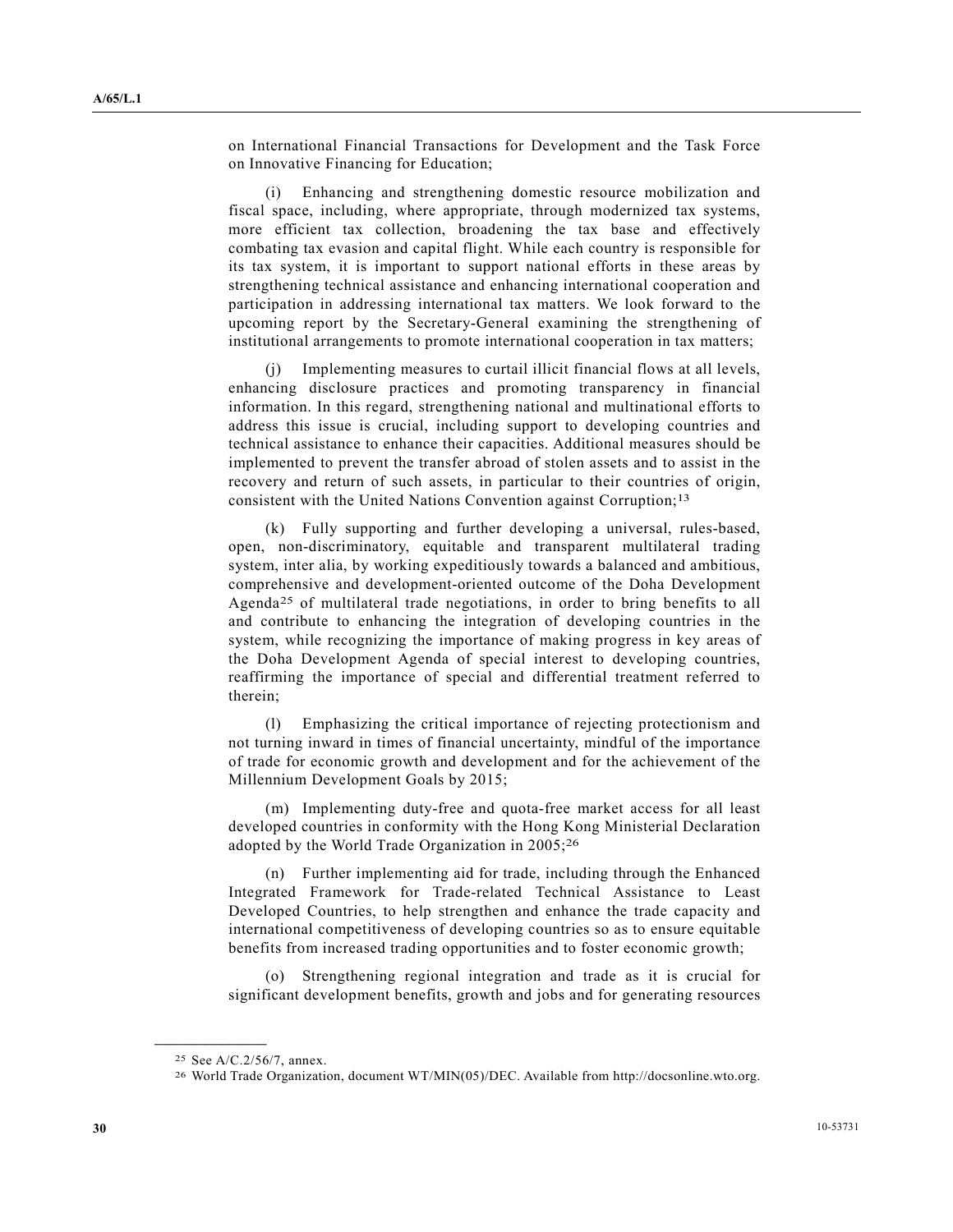to sustain progress towards the achievement of the Millennium Development Goals;

 (p) Fulfilling, in the Doha Development Agenda, the 2005 pledge of members of the World Trade Organization to ensure the parallel elimination in agriculture of all forms of export subsidies and disciplines on all export measures with equivalent effect to be completed by the end of 2013;

 (q) Assisting developing countries in ensuring long-term debt sustainability through coordinated policies aimed at fostering debt financing, debt relief and debt restructuring, as appropriate, while noting also that developing countries can seek to negotiate, as a last resort, on a case-by-case basis and through existing frameworks, agreements on temporary debt standstills between debtors and creditors in order to help mitigate the adverse impacts of the crisis and stabilize negative macroeconomic developments;

 (r) Considering enhanced approaches to sovereign debt restructuring mechanisms based on existing frameworks and principles, the broad participation of creditors and debtors, the comparable treatment of all creditors and an important role for the Bretton Woods institutions, and in this regard welcoming and calling upon all countries to contribute to the ongoing discussion in the International Monetary Fund and the World Bank and other forums on the need for, and feasibility of, a more structured framework for international cooperation in this area;

 (s) Increasing partnerships with businesses to achieve positive development outcomes by mobilizing private sector resources that contribute to the achievement of the Millennium Development Goals;

 (t) Reaffirming the right to use, to the full, the provisions contained in the World Trade Organization Agreement on Trade-Related Aspects of Intellectual Property Rights (TRIPS Agreement),27 the Doha Declaration on the TRIPS Agreement and Public Health,28 the decision of the World Trade Organization's General Council of 30 August 2003 on the implementation of paragraph 6 of the Doha Declaration on the TRIPS Agreement and Public Health,29 and, when formal acceptance procedures are completed, the amendments to article 31 of the Agreement,<sup>30</sup> which provide flexibilities for the protection of public health and, in particular, to promote access to medicines for all and to encourage the provision of assistance to developing countries in this regard. We also call for a broad and timely acceptance of the amendment to article 31 of the Agreement on Trade-Related Aspects of Intellectual Property Rights, as proposed by the World Trade Organization's General Council in its decision of 6 December 2005;<sup>30</sup>

 (u) Promoting the strategic role of science and technology, including information technology and innovation in areas relevant for the achievement

<sup>27</sup> See *Legal Instruments Embodying the Results of the Uruguay Round of Multilateral Trade Negotiations, done at Marrakesh on 15 April 1994* (GATT secretariat publication, Sales No. GATT/1994-7).

<sup>28</sup> World Trade Organization, document WT/MIN(01)/DEC/2. Available from http://docsonline.wto.org.

<sup>29</sup> See World Trade Organization, document WT/L/540 and Corr.1. Available from http://docsonline.wto.org.

<sup>30</sup> See World Trade Organization, document WT/L/641. Available from http://docsonline.wto.org.